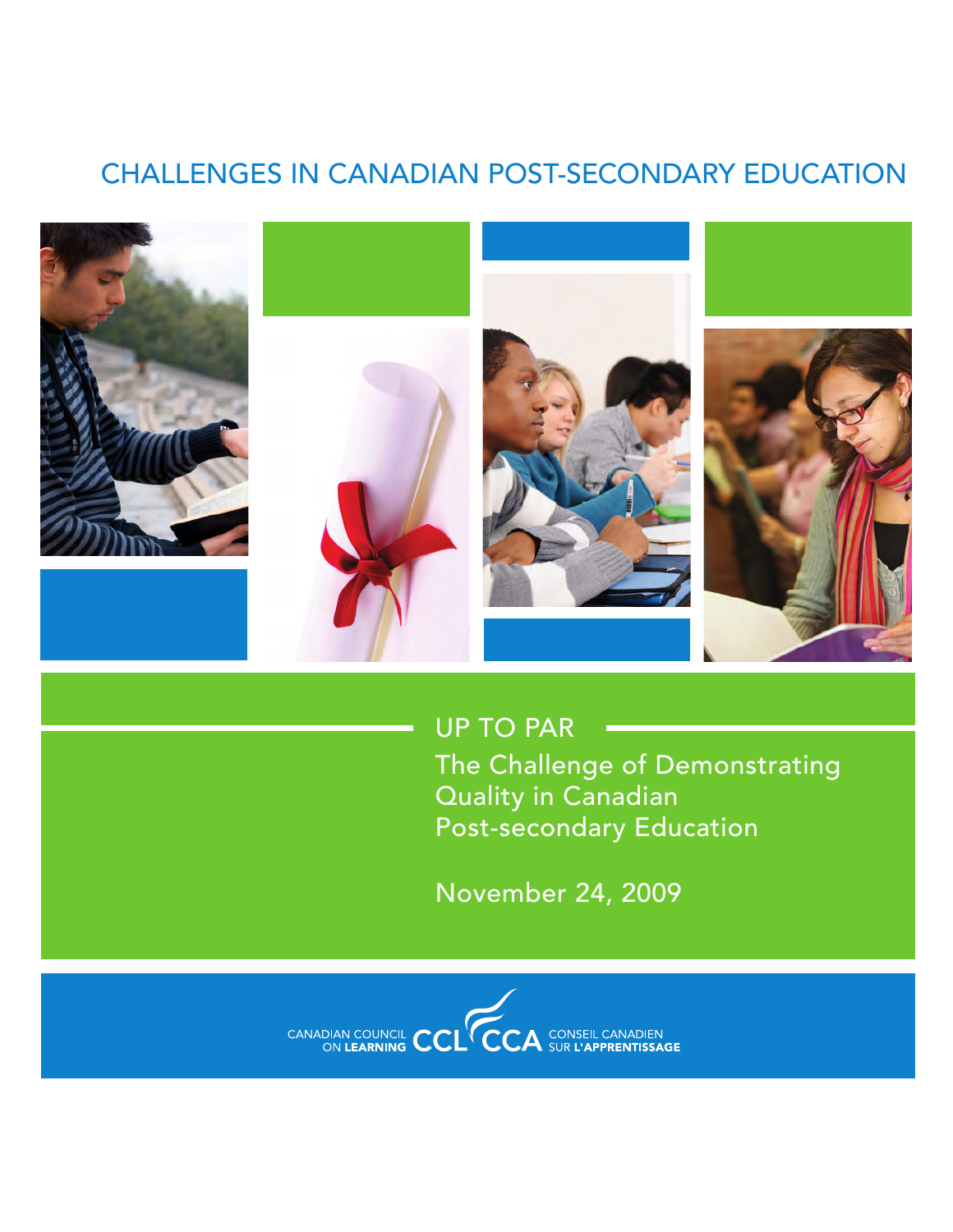This publication is only available electronically through the Canadian Council on Learning's website, www.ccl-cca.ca/pse.

© 2009 Canadian Council on Learning

All rights reserved. This publication can be reproduced in whole or in part with the written permission of the Canadian Council on Learning. For permission, please contact: info@ccl-cca.ca. These materials are to be used solely for non-commercial purposes.

Cite this publication in the following format:

Canadian Council on Learning, "Up to Par: The Challenge of Demonstrating Quality in Canadian Post Secondary Education," *Challenges in Canadian Post-secondary Education,* (Ottawa: 2009). 35 pages.

Published in November 2009. Ottawa, Ontario

ISBN 978-1-926612-28-7

Aussi disponible en français sous le titre « À la hauteur : Le défi à démontrer la qualité de l'enseignement postsecondaire au Canada », *Les défis de l'enseignement postsecondaire au Canada,* (Ottawa : 2009). 35 pages.

The Canadian Council on Learning is an independent, not-for-profit corporation funded through an agreement with Human Resources and Skills Development Canada. Its mandate is to provide evidence-based information to Canadians so they can make the best decisions about learning throughout all stages of life, from early childhood through to the senior years.

#### www.ccl-cca.ca

#### Canadian Council on Learning

#### Ottawa office

1410 – 50 O'Connor Street Ottawa, ON K1P 6L2 613.782.2959 Fax: 613.782.2956

Vancouver office 1805 – 701 West Georgia Street P.O. Box 10132 Vancouver, BC V7Y 1C6 604.662.3101 Fax: 604.662.3168

E-mail info@ccl-cca.ca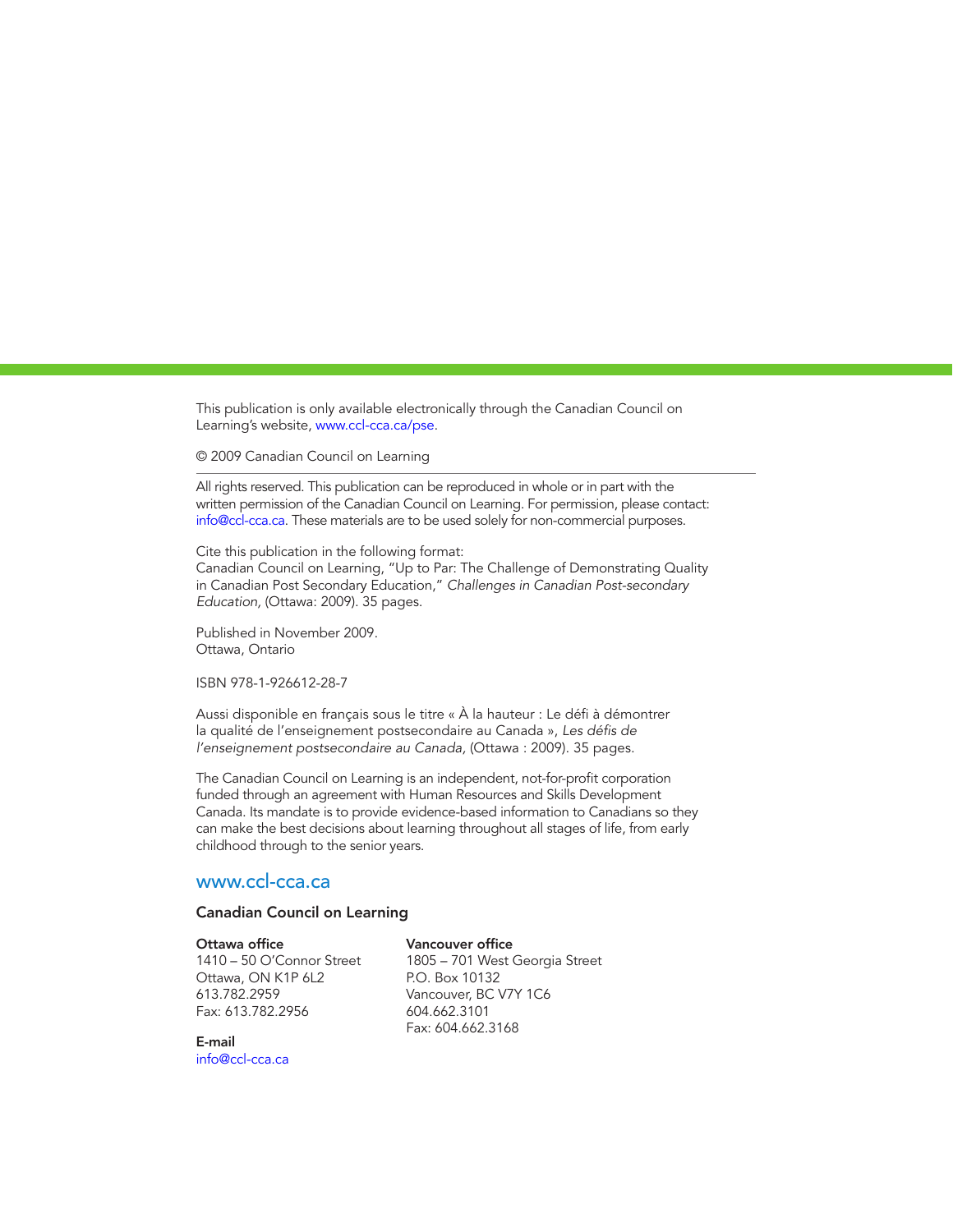

# **Table of Contents**

| Making Quality Meaningful and an annual state of the 16 million of the 16 |  |
|---------------------------------------------------------------------------|--|
| Quality Assurance in Canada <b>Commission Canada</b> 22                   |  |
|                                                                           |  |
|                                                                           |  |
|                                                                           |  |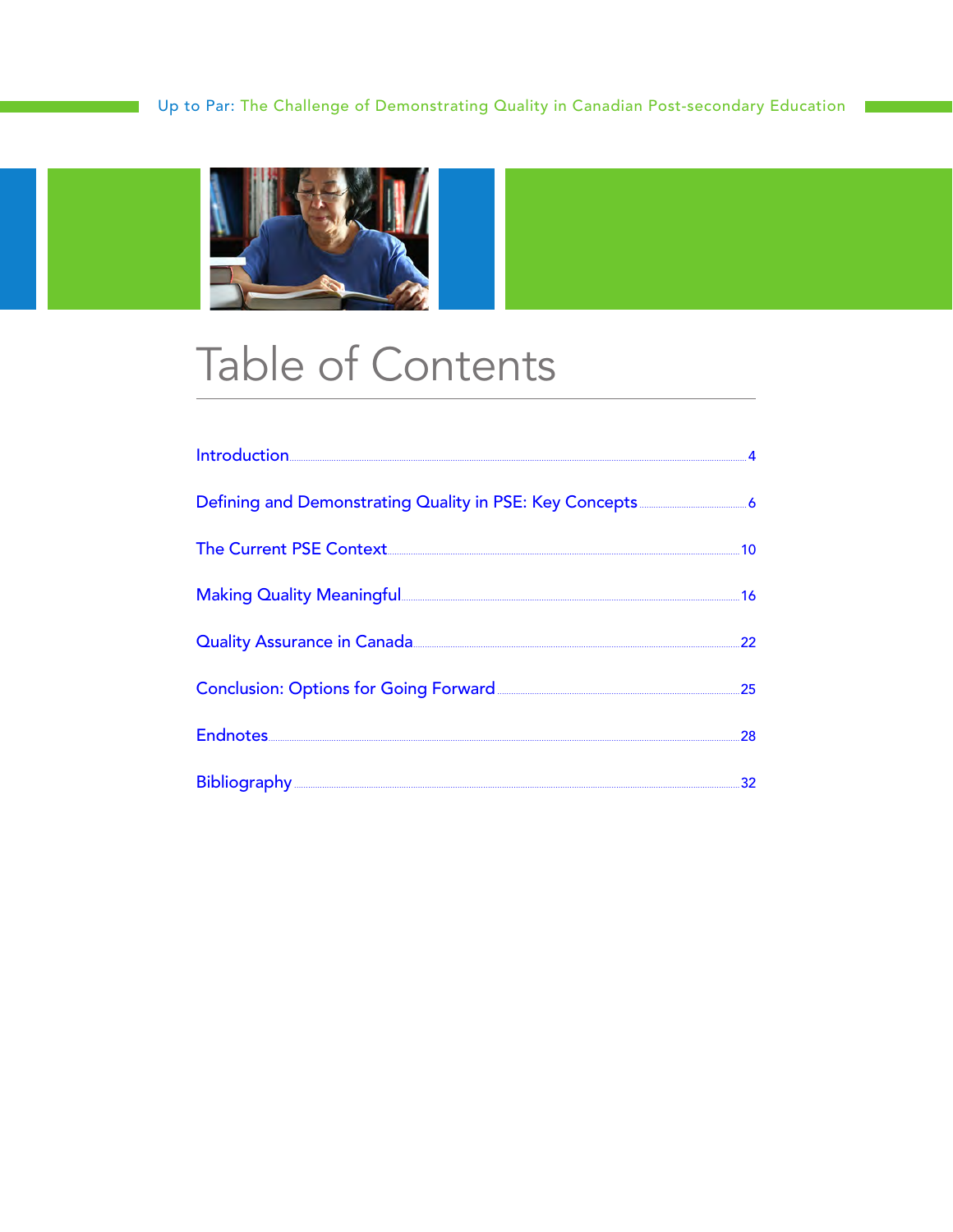### <span id="page-3-0"></span>Introduction

When viewed holistically, Canada lacks a clear and common understanding of the future directions and top priorities of its post-secondary education (PSE) sector. Perhaps as a result, Canada has not yet comprehensively addressed a fundamental question: How do we demonstrate quality in PSE? To answer this question requires clarification of many issues, including the roles that various institutions and sectors play. It also requires the development of a shared vision of PSE, of what can and should be achieved. Despite much discussion among leaders of various education sectors in Canada, an agreement on a plan of action has yet to be reached. Indeed, a national dialogue on this critical issue is needed.

As a starting point for a national dialogue, the Canadian Council on Learning (CCL) has published three annual reports on the state of post-secondary education in Canada over the last four years. These reports provided an overview of the Canadian PSE landscape while highlighting various issues common among education jurisdictions and institutions. For instance, CCL's 2006 report, *Canadian Post-secondary Education: A Positive Record―– An Uncertain Future*, identified eight goals common among the post-secondary strategies of provinces and territories. One of these common goals was addressing the issue of quality in PSE.

CCL's new monograph series, *Challenges in Canadian Post-secondary Education*, focuses on important considerations identified in our previous reports. Here, with the inaugural monograph, "Up to Par: The Challenge of Demonstrating Quality in Canadian Post-secondary Education," CCL discusses the complex challenges associated with defining and demonstrating quality in PSE. As the monograph asserts, a necessary step toward understanding and demonstrating quality in PSE is clarification of the overarching purposes and objectives of Canada's collective post-secondary efforts. The common goals identified by CCL suggest convergence among Canadian education jurisdictions upon which a pan-Canadian strategy for PSE could be built. Nevertheless, debate persists on how best to structure institutions and systems—debate which further confuses our understanding of quality in PSE.

Acquiring PSE has been linked to a number of individual benefits, such as better health and quality of life, and a greater likelihood of increased lifetime earnings. In turn, countries with higher levels of PSE participation enjoy greater economic prosperity, employment stability, labour flexibility, productivity and civic participation.<sup>1</sup> Increased PSE enrolment rates reflect a growing awareness of the economic benefits of a PSE qualification. Following a period of decline in the 1990s, university enrolment has increased markedly. Between 2001 and 2007, total university enrolment in Canada rose by 19.2%, from 886,700 to over 1 million. Over the same period, the level of graduate studies enrolment grew by 25.3% to over 150,000.<sup>2</sup> This increase has not been limited to universities. In fact, the share of the working-age population in Canada with any type of post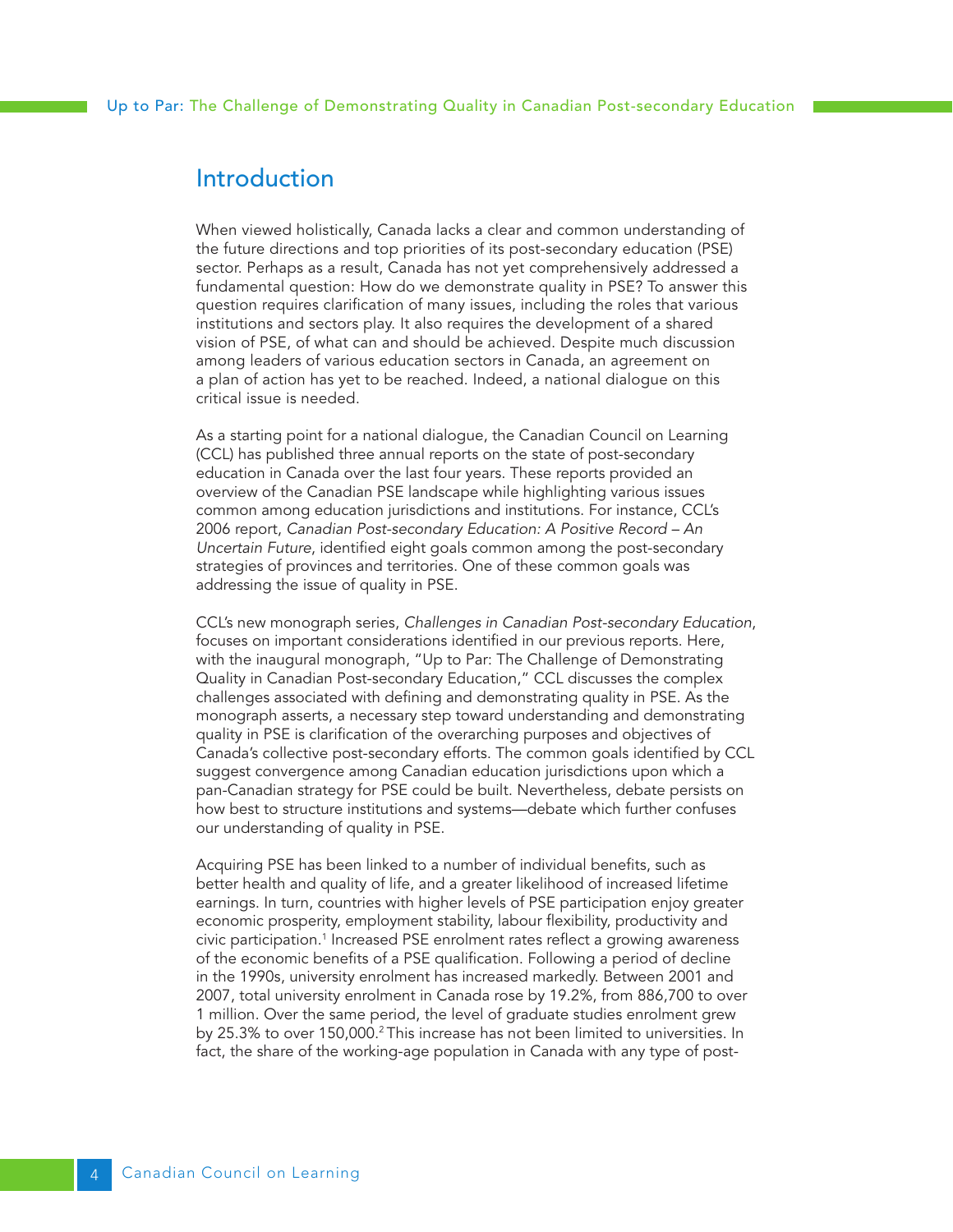secondary qualification increased significantly over the last 15 years, from 42.8% in 1993 to 60.3% in 2007. College and university credentials grew at a similar rate over this period.<sup>3</sup>

Increased demand for PSE has coincided with mounting pressures on the sector, including shifting demographic trends, the emergence of new types of institutions, and an increasingly mobile pool of students and faculty worldwide. The recent global recession has significantly strained the budgets of families, institutions and governments, resulting in the need to make ever more difficult decisions about the allocation of resources. These challenging circumstances heighten the importance of demonstrating the quality of the Canadian PSE sector.

While Canadian post-secondary education enjoys a reputation for quality, Canada lacks an informational framework through which to understand, measure or clearly demonstrate the quality of its PSE sector. This situation poses challenges on several fronts for institutions that want to demonstrate clearly the quality of their services to the public, for students who need to access the information they require to make the right PSE choices, and for governments who are accountable to the public for the systems under their stewardship. Developing a pan-Canadian framework for understanding quality in PSE may be necessary to promote and improve Canada's PSE sector, while ensuring also that students can make decisions about how best to meet their educational aspirations.

The concept of quality is elusive and often subjective. As Harvey and Green (1993) note, "we all have an intuitive understanding of what quality means but it is often hard to articulate." There are numerous approaches to defining quality in PSE, each of which is contextualized according to its own set of sought-after outcomes. For an institution, that outcome may be a reputation for world-class education or research. A government's view might see an indication of quality PSE systems in the cultivation of a productive workforce that can compete in the global economy. For students, quality arises in the educational experience and preparation for the world of work.

Imprecise or incompatible notions of what constitutes quality in PSE confound efforts to measure and promote it. While many definitions have been suggested, the most commonly accepted approach is referred to as *fitness for purpose*, which measures how well a program, an institution or a system is achieving its stated purpose or mission.4 Adopting this approach on a Canada-wide scale would require a clear identification of the purpose of PSE and agreement as to how *fitness for these purposes* might be accurately assessed and assured.5

Finnie and Usher (2005) assert that "while the country may sorely need some greater certainty concerning the definition of quality, the job of determining the ultimate goals of post-secondary education, from which quality measures ought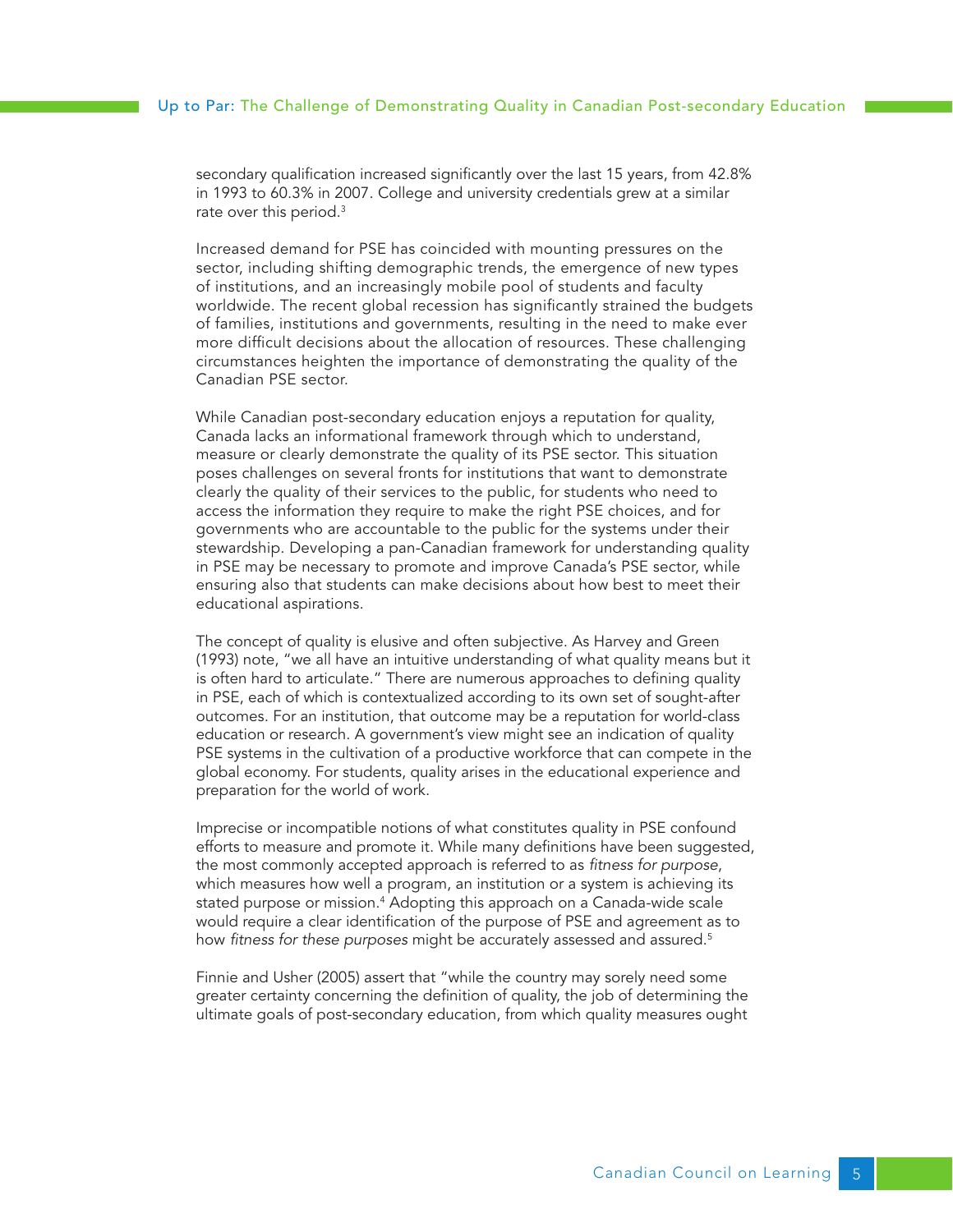<span id="page-5-0"></span>to derive, properly belongs to governments, institutions and stakeholders."6 However, the task of determining these goals will be challenging. Governments, students, employers and educators each have a particular perspective on the purpose of PSE, and these perspectives do not typically or necessarily align.

CCL recognizes that all issues in PSE are highly complex. For example, tensions can arise between the tradition of institutional autonomy and the need for transparency and accountability. Agreement on how to understand and assess quality across Canadian PSE is particularly challenging because of jurisdictional issues. There are 13 educational jurisdictions in Canada (provinces and territories), each with different types of institutions whose mandates and missions vary. In this context, a single approach may not be appropriate or acceptable. Further, indicators that are comparable across institutions may not be readily available.

The following monograph investigates these issues in depth, beginning with a review of key concepts and approaches to defining and measuring quality. The next section provides a contextual framework by examining the various trends and pressures that affect quality in the PSE sector, such as the increasing diversity of systems, rising costs and expanding demand for PSE among mobile students worldwide. The third section provides examples of how qualitymeasurement and quality-assurance approaches have been used in different contexts. Next follows an examination of various methods of quality assurance that are currently in place in Canada. The monograph concludes with a view to the future, and a brief look at options that provide a means to demonstrate and improve the quality of Canada's PSE systems.

# Defining and Demonstrating Quality in PSE: Key Concepts

Canada needs to develop a framework that will enable us to understand the quality of our PSE sector. Imprecise definitions of quality hamper our ability to document this quality. In addition, the complexity of Canada's PSE sector, and its multi-jurisdictional structure, often complicate efforts to provide simple, clear and comprehensive information about any particular aspect thereof, let alone a concept so vague as quality. A framework to understand quality requires both an operational definition of quality in PSE, and appropriate practices and procedures for demonstrating quality.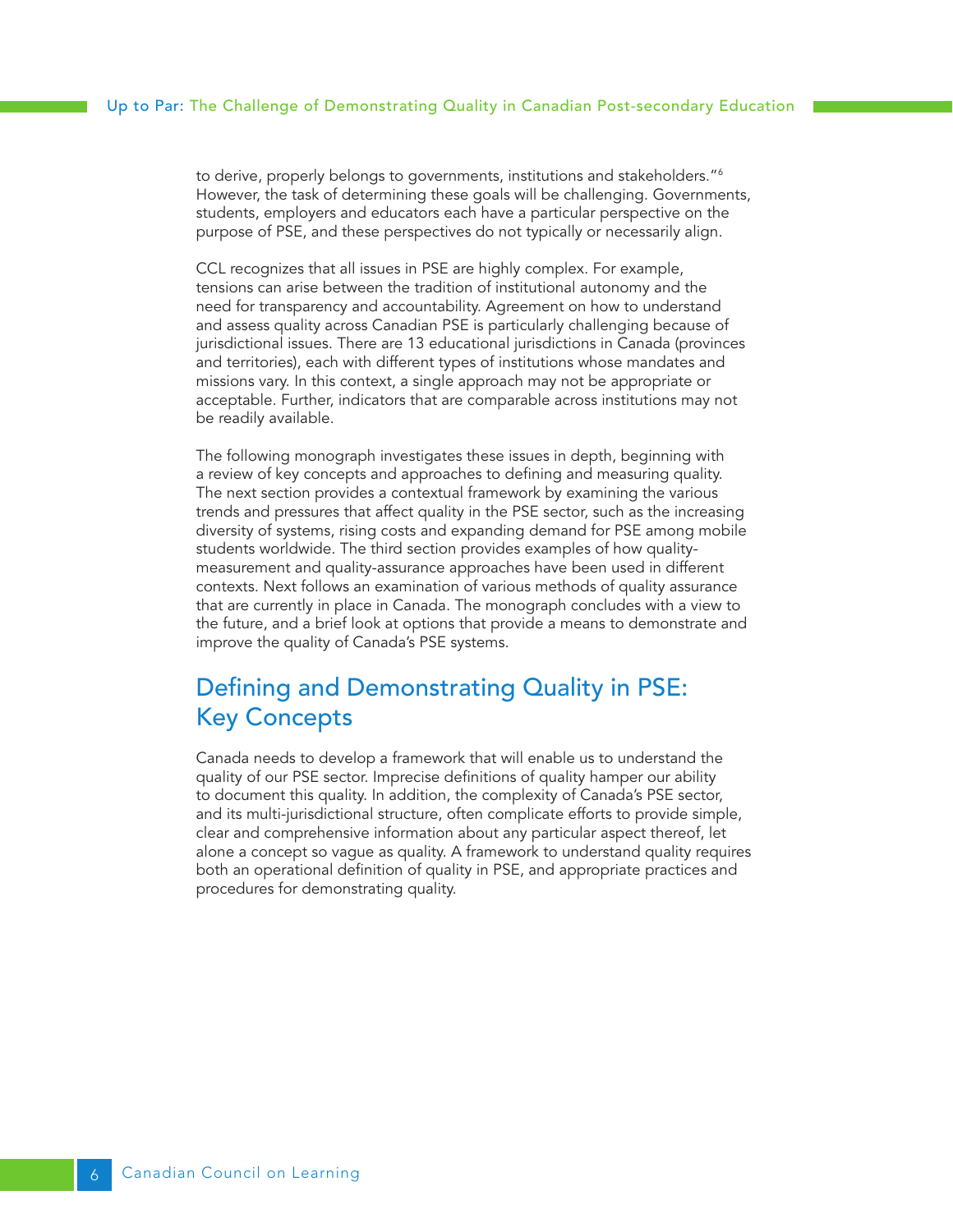#### *Approaches to defining quality: Bogue's three theories*

Among the numerous approaches to defining quality in PSE are three distinct theories proposed in 1998 by Bogue:7 *limited supply, quality within mission,*  and *value added.*

The *limited-supply* approach is consistent with a conceptualization of *quality as excellence* and views higher education as a "positional market" in which institutions compete for status. In this positional market, Bogue explains, universities compete for students with the highest entry scores, while students compete for entry to preferred institutions. "Prestige sustains high student scores, competition drives them higher, and scarcity reproduces the prestige of elite universities, in the kind of circular effect that always drives the reproduction of hierarchy."8 In elite universities, "research status and degree status feed into each other,"9 not least because research status attracts top professors to elite institutions, which in turn attracts top students. The link between research, institutional reputation and prestige figures prominently in institutional rankings, in themselves a type of *quality measurement* (discussed elsewhere in this monograph). Quality measurement is thus one method of demonstrating quality.

Bogue's *quality-within-mission* approach recognizes "the potential for high quality in a variety of campus missions and insist[s] on quality in relation to those missions."10 Post-secondary education consists of a collection of institutions undertaking different activities—including teaching different programs to different students in different places. The quality-within-mission approach aligns with the fitness-for-purpose approach described in the introduction. It does not seek to rank institutions, but rather to establish whether institutions are achieving their stated goals. Quality within mission is used predominantly in another approach to demonstrating quality—*quality-assurance* processes, which generally involve the validation of institutional or program quality defined in terms of the institutional mission or program objectives; these are assessed against an established set of minimum standards.

Bogue's *value-added* approach assumes that "quality is to be found not in resources and reputations but in results." This approach focuses on the learning and outcomes achieved by students, i.e., the value added as a result of the education process. The value-added definition can be applied in the *quality-measurement* and *quality-assurance* processes used to demonstrate educational quality. Quantifying value added (in terms of student learning) in a manner that institutions commonly accept and understand well can enable the creation of indicators that can be used to measure the quality of educational programs. Where standards have been established for the expected learning outcomes that a graduate of a particular program or course should be able to demonstrate, institutions can evaluate whether those standards are being met.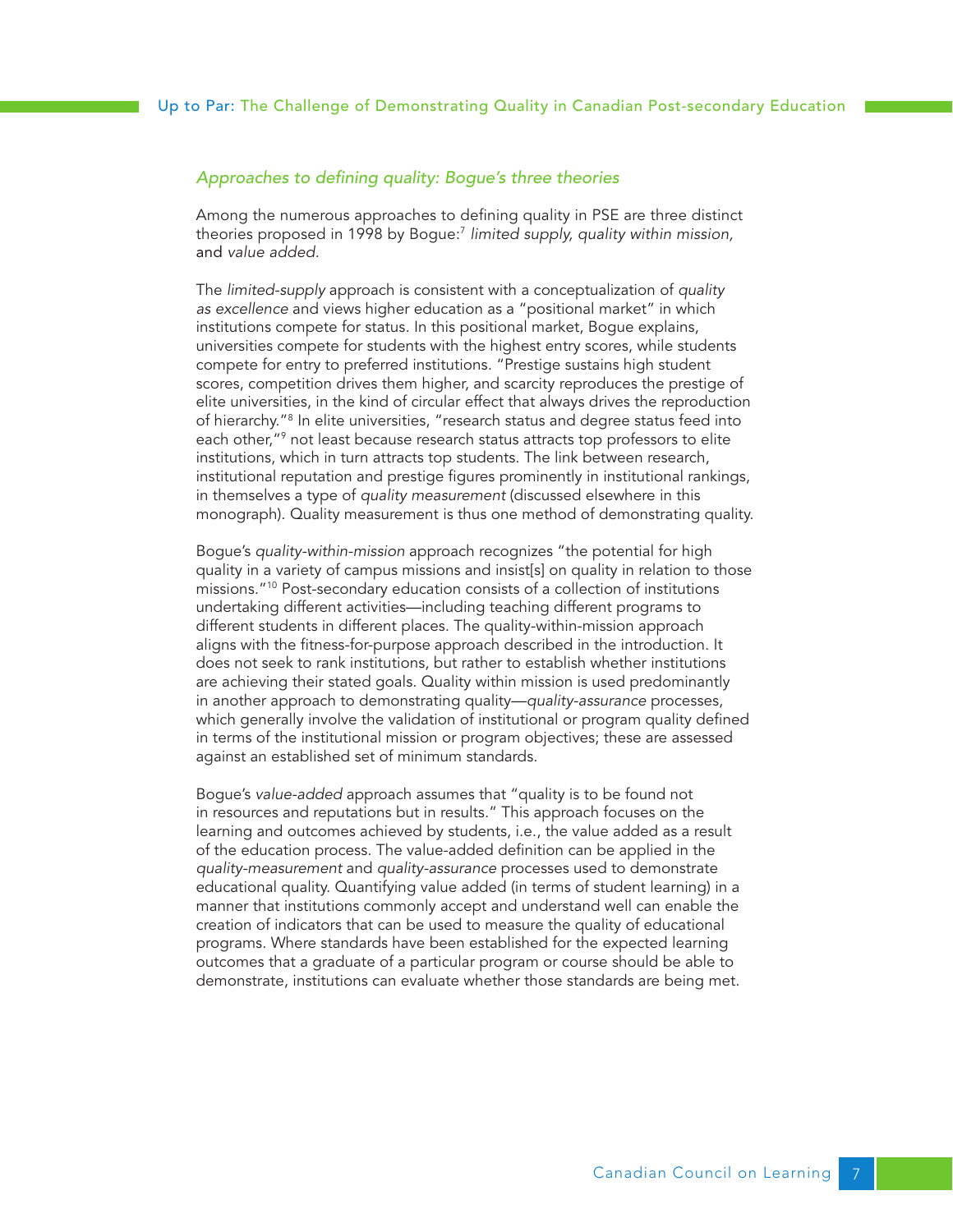#### *Demonstrating quality: Purposes and practices*

The purpose of demonstrating quality in PSE is one of either *improvement* or *accountability*. From the improvement perspective, quality assurance seeks to understand current performance with a view to future enhancements. Quality assurance for the sake of improvement is often a process internal to an institution. Quality assurance and quality measurement for the purpose of accountability, on the other hand, examines " what one is doing in relation to goals that have been set or legitimate expectations that others may have … [and] is usually linked to public information."<sup>11</sup> The Organisation for Economic Co-operation and Development (OECD) suggests that it is essential to balance interests in both improvement and accountability in systems designed to demonstrate quality.<sup>12</sup>

Quality assurance and quality measurement can offer valuable information about PSE quality. However, these two methods of demonstrating quality are sometimes confused. While quality assurance requires the establishment of standards against which quality may be assessed, quality measurement requires the selection of various metrics or performance indicators. Indicators generally fall into one or more of the following three categories: $13$ 

Inputs—Inputs include those financial, human and material resources that support and form the educational experience. Input indicators might include faculty–student ratios, the number of research grants awarded and the number of library holdings. Students are also inputs because of the tuition revenue they provide, and because of peer effects, as "both individual students and the student body as a group count for a great deal in the quality of educational services the institution delivers."14

**Outputs**—Outputs are the products of PSE such as graduates—and their qualifications and skills—research publications and patents. Student satisfaction and engagement may also be viewed as an output measure.

Outcomes—Outcomes are the ultimate ends to which institutions and educational systems may contribute, such as system-wide participation and graduation rates, labour-market outcomes, graduates' earnings and job satisfaction.

Regardless of how quality is defined or demonstrated, it arises within institutions through the activities and interactions of faculty and students, in research capabilities, in libraries, labs and other facilities, and in other institutional processes. Although quality is manifested in different ways across various types of institutions, the responsibility for delivering and assuring the quality of education rests with institutions. Through levers such as funding, regulations, accountability and quality-assurance frameworks, governments may influence the quality of PSE, but institutions are obliged to deliver it. Internal quality assurance is generally focused on improvement, and refers to institutions' internal efforts to monitor and improve the quality of courses, programs or services offered.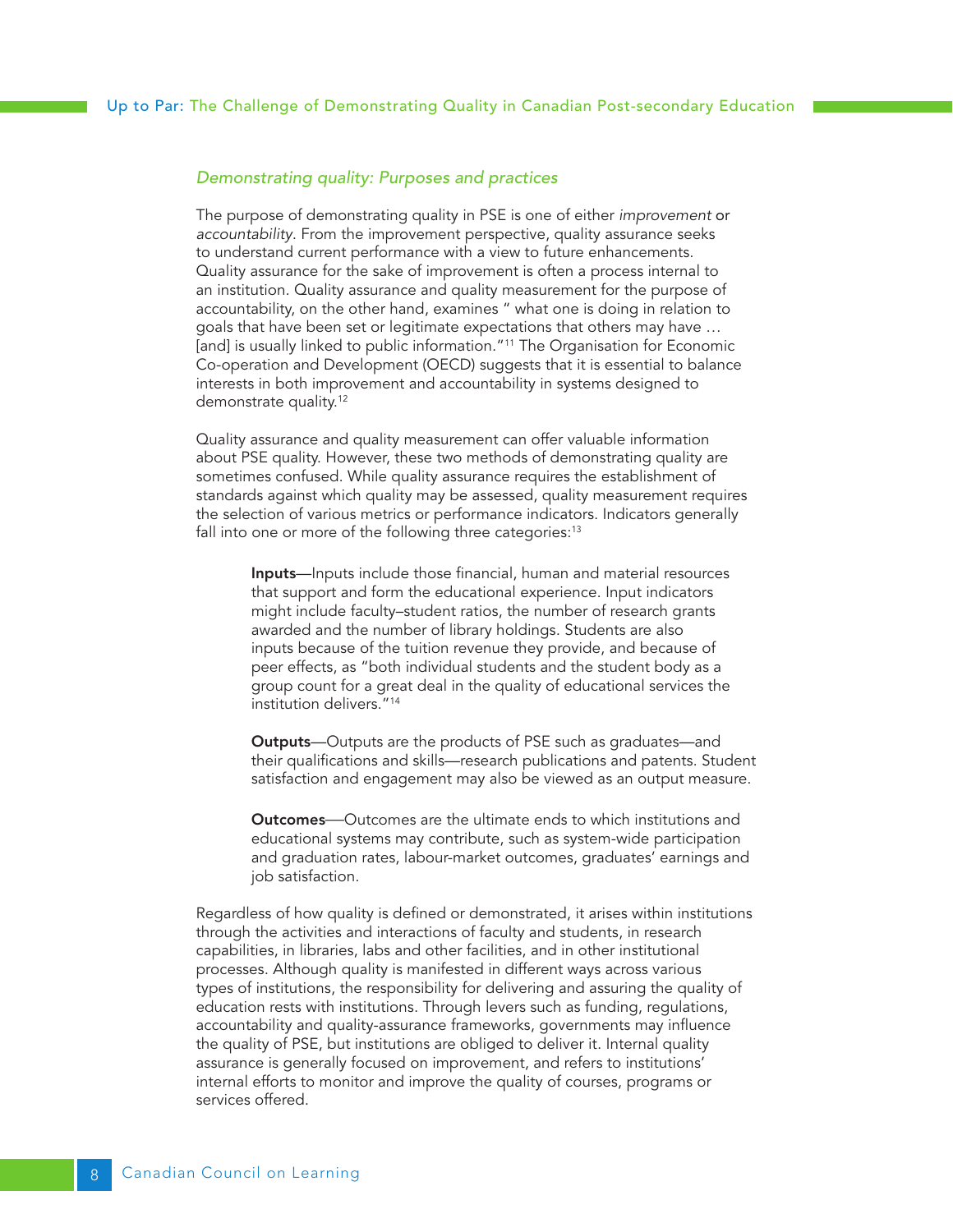However, while internal institutional processes promote quality and improvement in education and services, they can not provide sufficient documentation of quality or accountability if they are not transparent or reviewed by external bodies. As Woodhouse (1998) states, government or another authority "may decide it is necessary, desirable or helpful to have an agency, also external to the institutions, with some responsibility for monitoring the institutions' quality or quality assurance." Woodhouse suggests that such an authority may, for example, "be the government, a statutory body or the institutions acting collectively; and the agency may be the authority itself or a separate body."15

Some provincial governments have chosen to open their post-secondary systems to allow new types of institutions to grant degrees. In turn, these governments have also set up external quality-assurance processes to ensure that these new programs meet established standards. Quality assurance is also important to student and graduate mobility because educational credentials must have a recognized value to be portable. If standards are assessed as being met, "the process may then, in some jurisdictions, culminate in 'institutional accreditation',"<sup>16</sup>—an authoritative third party's "seal of approval" that facilitates the recognition of institutions' programs and credentials. As Dennison (2005) notes, the recognition of a degree is normally "a function of institutional accreditation" or some other type of generally accepted system of external quality assurance.<sup>17</sup>

Governments may also be interested in implementing quality measurement of their PSE systems to assist in the stewardship of these systems and with policy development. In such cases, governments are generally concerned with monitoring whether system-wide objectives are being achieved through institutions' collective efforts. However, they may also seek to understand the performance of the institutions to which they provide funding. It should be noted that quality measurement is generally conducted through the collection and analysis of institutional data. Effective quality measurement requires robust, comparative, credible data that institutions are willing to share.

Clarifying the overarching purposes and objectives of Canada's collective post-secondary efforts is a necessary first step toward understanding quality in Canadian PSE. Once this goal is achieved, it then becomes possible to identify the correct definitional and methodological approaches for demonstrating quality in Canada's multi-dimensional post-secondary sector.

CCL's 2006 report, *Canadian Post-secondary Education: A Positive Record – An Uncertain Future*, identified eight goals for PSE that are commonly held among provincial and territorial governments. Derived from the strategic plans of provincial and territorial ministries for education and training, these eight goals provide a strong foundation upon which to build a vision for Canadian PSE as a whole. However, they must be understood within the context of institutions' efforts to achieve their missions and governments' objective to satisfy system-wide goals.

The eight goals and objectives for PSE in Canada include: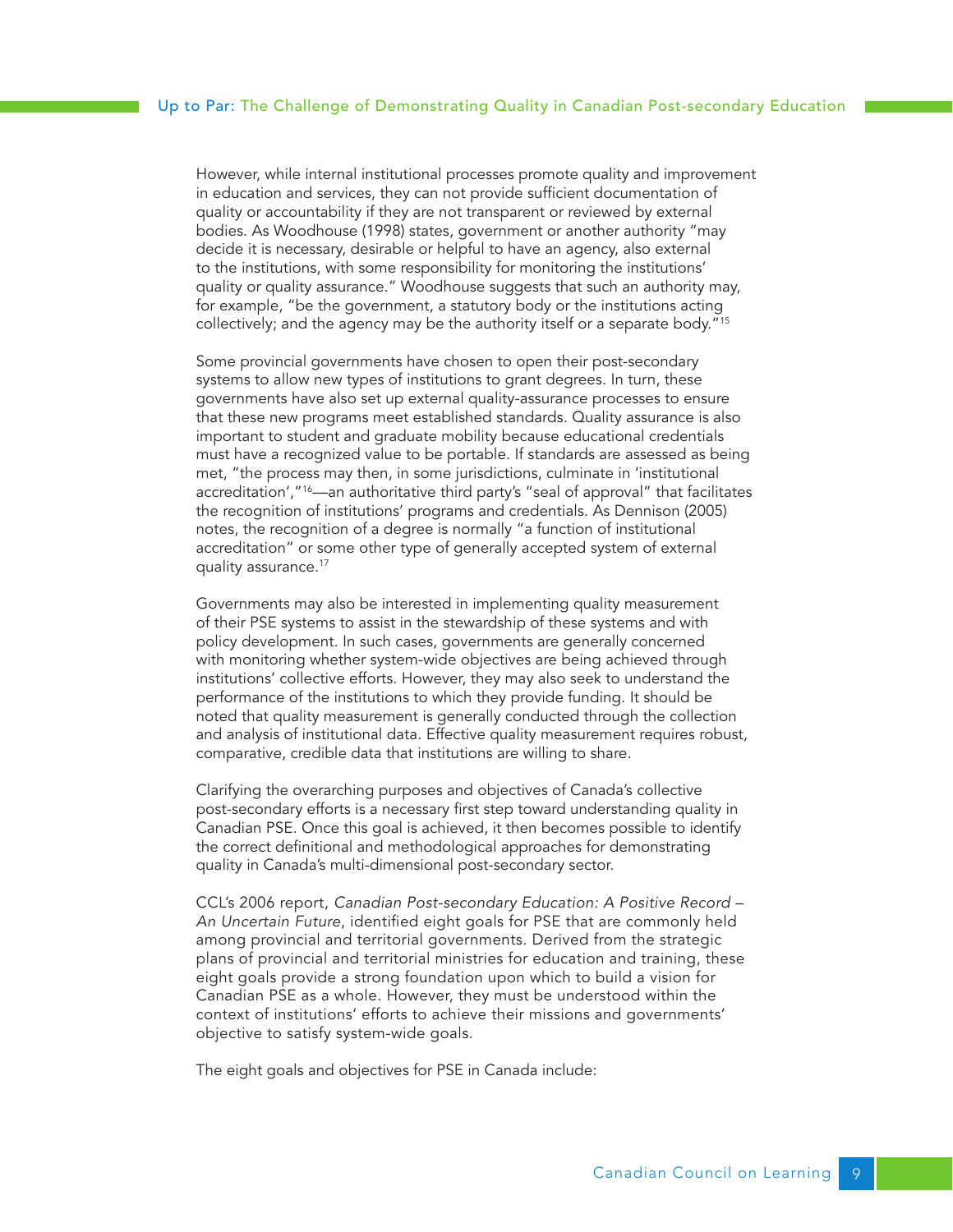- <span id="page-9-0"></span>1. A skilled and adaptable workforce able to meet the human-resource needs of the country
- 2. Capacity for innovation, knowledge creation and knowledge transfer
- 3. Active, healthy citizenry
- 4. Quality PSE
- 5. Access for Canadians
- 6. Participation and success of under-represented groups
- 7. Lifelong learning
- 8. Affordable and sustainable PSE and training<sup>18</sup>

## The Current PSE Context

The need for a more comprehensive understanding of the quality of PSE in Canada is recognized by many. Critical to this understanding is an awareness of the major pressures that are impacting PSE in this country, including labourmarket demands, an increasingly diverse Canadian PSE sector, student mobility, capacity, affordability and public accountability, and broadening access and diversity. Each of these issues is discussed briefly in the following section.

#### *Labour-market demands*

Competing views about the purpose of post-secondary education can complicate efforts to understand and measure its quality. However, a widely accepted goal of PSE—from a fitness-for-purpose perspective—is to support the development of a skilled and adaptable workforce that can respond to the demands of the labour market.

Over the past few decades, the Canadian labour market has undergone a significant shift as the international marketplace has increasingly become a knowledge-driven economy, one that "highlights human and social capital as the main resources for generational economic development, production and innovative capacity."19 Today, more and more occupations require higher levels of PSE, whereas only a decade ago, a high-school diploma was sufficient to qualify for an entry-level position in many occupations.

At an individual level, acquiring some post-secondary education is now considered one of the most reliable means of achieving economic and professional success, a belief that helps boost demand for PSE. A broader range of individuals seeking PSE has resulted in a phenomenon known as *massification*, namely, the transformation of an exclusive, elite system of higher education into a more egalitarian system serving a significantly higher proportion of the population.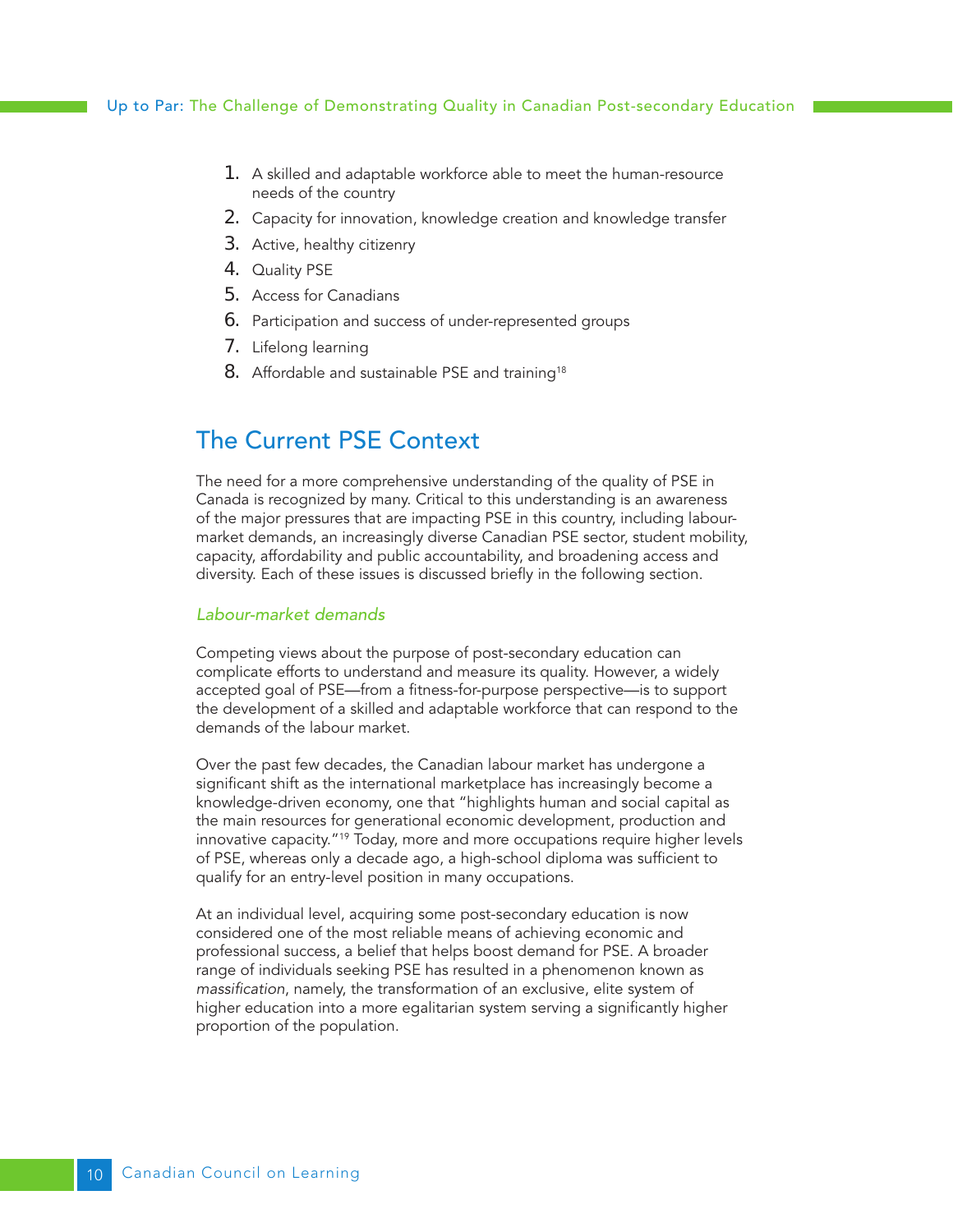Massification has spurred growth in the number of individuals who pursue and possess PSE credentials. However, as Figure 1 suggests, our ageing workforce will bring about high levels of workforce attrition, particularly given that the youth cohort has been shrinking in size for several years. Despite job losses incurred through the recent recession, fears remain that rapid expansion in PSE participation will not be sufficient to produce enough skilled workers to meet the future demands of the labour market. To remain competitive, the Canadian labour force may require a greater number of PSE graduates who are more skilled and productive than their predecessors.

#### Figure 1:



Age pyramid of the Canadian population, 2006

Source: Statistics Canada, Census of Population, 2006, Table 7: Different cohort among the age pyramid of the Canadian population in 2006[, www12.statcan.ca/census-recensement/2006/as-sa/97-551/figures/](http://www12.statcan.ca/census-recensement/2006/as-sa/97-551/figures/c7-eng.cfm) [c7-eng.cfm](http://www12.statcan.ca/census-recensement/2006/as-sa/97-551/figures/c7-eng.cfm) (accessed Aug. 18, 2009).

In this context, it is not surprising that governments are setting systemwide goals of increasing participation and completion rates in PSE. From this perspective, a quality post-secondary system might be viewed as one that has the capacity to attract and retain large numbers of students from a wide variety of backgrounds. It should also lead to outcomes, skills and qualifications highly sought by Canadian employers. Meeting this objective, however, requires a more flexible and diverse system than existed prior to the phenomenon of massification.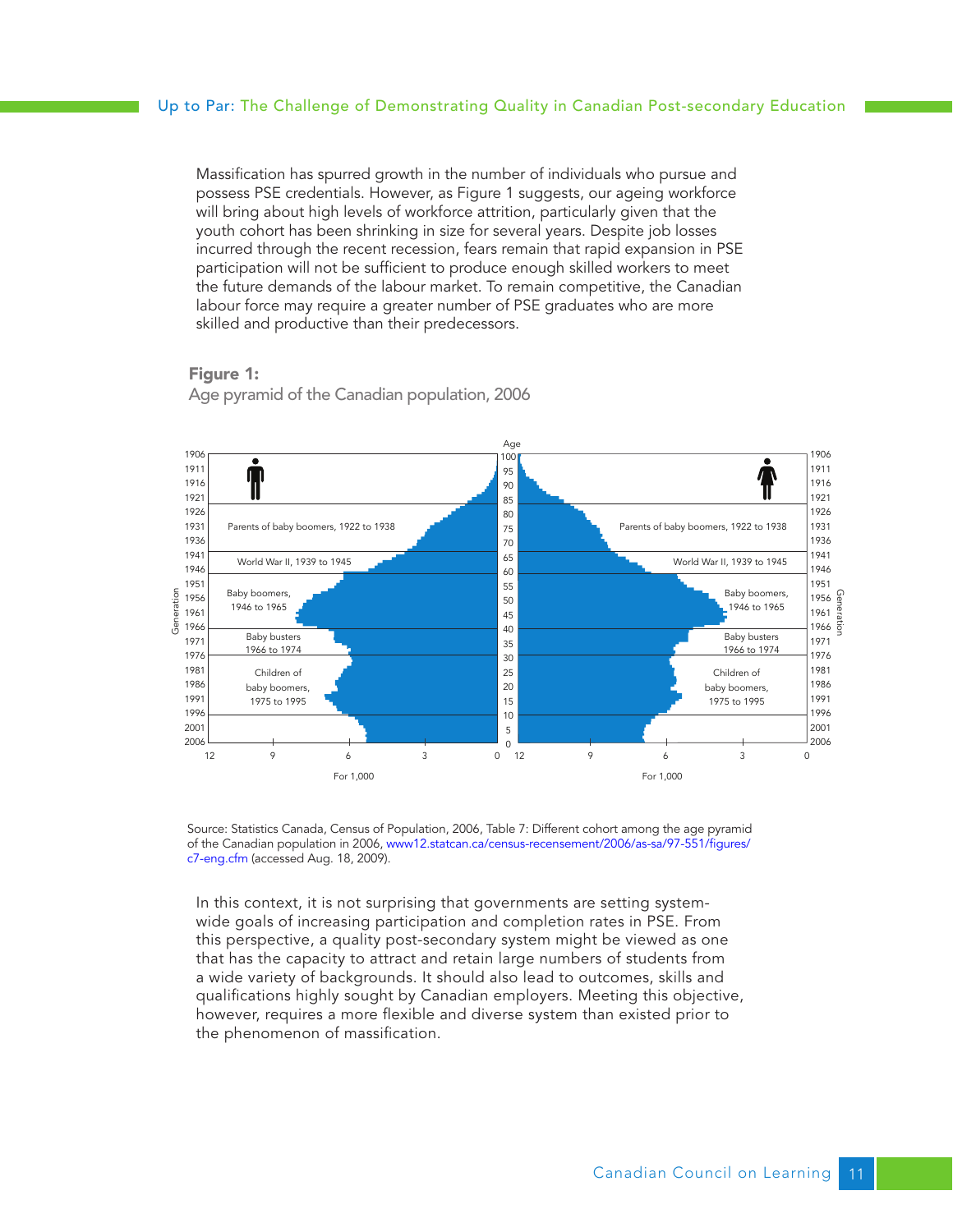#### *An increasingly diverse Canadian PSE sector*

Until quite recently, the Canadian PSE sector functioned within what is referred to as a binary system found commonly throughout the country's many educational jurisdictions. In this system, delivery of post-secondary education was primarily performed through two institutional sectors with a generally understood division of labour. Public colleges provided career, trade and technical programming leading to a certificate or diploma, while public universities offered degree-level education in academic disciplines and professions. In this model, universities emerged as the locus of graduate-level studies and scholarly research, while colleges focused on teaching.

Among provincial systems, there were variations on this binary theme. For instance, in Quebec, CEGEPs (Collège d'enseignement général et professionnel) continued to offer programming that would lead to university study in addition to career and vocational programming. Students in British Columbia and Alberta have been able to build upon courses earned in college and apply these to university degrees. These variations notwithstanding, institutions and their credentials were easily understood within the binary-system context. While some institutions may have enjoyed more prestige than others, similar credentials were generally considered on par with those earned at similar public institutions across the country. However, beginning in the 1990s, new types of institutions including public colleges and private for-profit institutions were granted the opportunity to apply for degree-granting status. These changes began to challenge the binary system's predominance.

With increasing frequency, Canadian post-secondary institutions have begun to evolve from comprehensive, vocational and career-oriented institutions into degree-granting institutions. Some of these institutions have transitioned into small, undergraduate-focused universities. However, this evolution has also resulted in a number of innovations that no longer fit within the binary system. Among these are "several types of non-traditional bachelor's degrees delivered entirely outside the framework of a university, and the creation of new types of universities which offer everything from vocational apprenticeship to master's degrees." <sup>20</sup> The resulting growth in complexity and variability of PSE options currently available in Canada has created confusion in both educational and labour markets about how best to assess certain education credentials. This complexity has implications for understanding and demonstrating quality.

#### *Student mobility*

Massification in post-secondary education is not limited to Canada or North America. Growth in worldwide demand for advanced education, globalization and technological innovation, have boosted student and labour mobility. Increasing numbers of learners now seek PSE credentials outside their national borders. In 2009, the OECD reported that three million students were enrolled in PSE outside their country of citizenship in 2007, an increase of 58% since 2000.<sup>21</sup>

Canada has been increasing its recruitment of visa students—the most significant increases have occurred during the past 10 years. Between 2000 and 2006, these increases were of sufficient magnitude to expand Canada's share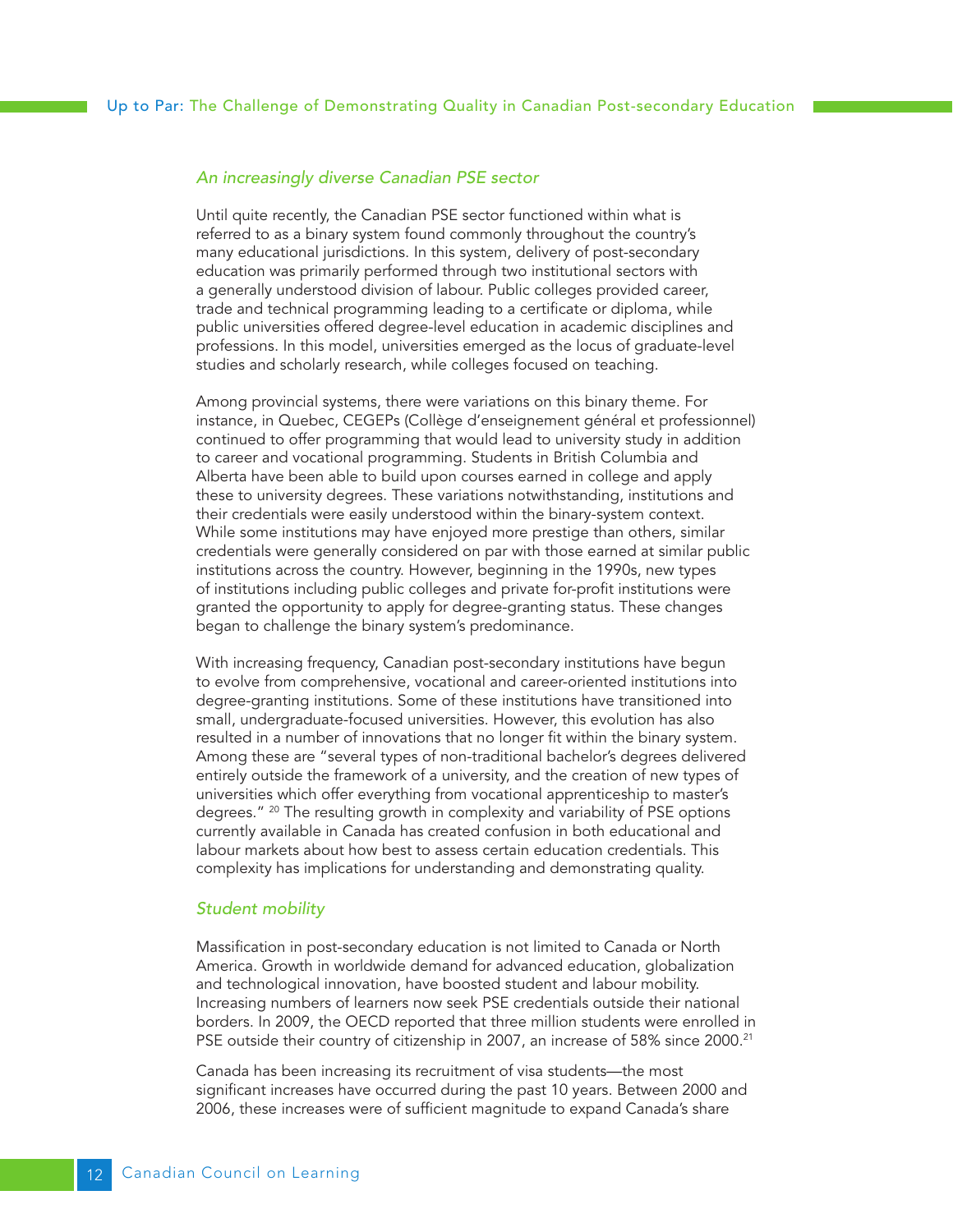of the worldwide market from 2% to 4.4%.<sup>22</sup> This growth in market share, in turn, has had significant economic impacts for institutions as well as provincial and national economies. Qiang (2003) notes that "the recruitment of foreign students has become a significant factor for institutional income and of national economic interest.<sup>"23</sup> Various estimates put international students' annual contribution to the Canadian national economy at between \$3 and \$5 billion.

Increased student mobility and growth in international demand for PSE have created additional challenges for quality assurance and measurement. Throughout the world and among different jurisdictions, PSE systems have different structures, varying standards and inconsistent labels. The network of national and regional regulations governing the international education market is incongruent and, at times, ineffective. Under these circumstances, substandard providers and "degree mills"—fraudulent operations that essentially sell degrees in exchange for little or no academic effort—are able to exist.\* Credentials achieved while studying abroad are ultimately of little value on the global marketplace if they are not understood, considered valuable, and portable. Yet, international students often lack a frame of reference for evaluating the quality of institutions in other countries.

Increased student mobility is one of the driving forces behind the increasing worldwide attention being paid to issues of quality assurance in PSE. For instance, harmonized approaches to quality assurance emerging among European countries are a type of response to increased student mobility, part of an initiative known as the Bologna Process, discussed in later sections of this monograph.

As Canadian PSE becomes more internationalized (i.e., increasing student mobility and growing international reach), it will be important for Canada to develop a quality-assurance approach comparable to those of countries with whom we compete as a desirable post-secondary destination. A qualityassurance approach will assist in the recruitment of international students and enhance the mobility of Canadian graduates.

#### *Capacity*

Costs, access and quality—which have been referred to as post-secondary education's *iron triangle*—operate as a triple constraint. As Immerwahr, Johnson and Gasbarra (2008) note, "if one wants to improve the quality of higher education, one must either put more money in the system or be prepared to see higher education become less accessible to students. Conversely, cutting costs in higher education must eventually lead to cuts either in quality or access."<sup>24</sup> According to this view, dwindling institutional resources, coupled with an imperative to increase access, will necessarily result in declining quality.†

Degree-mill experts John Bear and Allan Ezell estimate the worldwide market for fake degrees at \$1 billion annually. More information on degree mills can be obtained from the Oregon Office of Degree Authorization at www.osac.state.or.us/oda/diploma\_mill.html (accessed Oct. 5, 2009).

 $^\dagger$  However, many in PSE believe that the iron triangle effect can be mitigated by finding ways to deliver PSE more efficiently to a wide audience, such as through e-learning and other technological advances.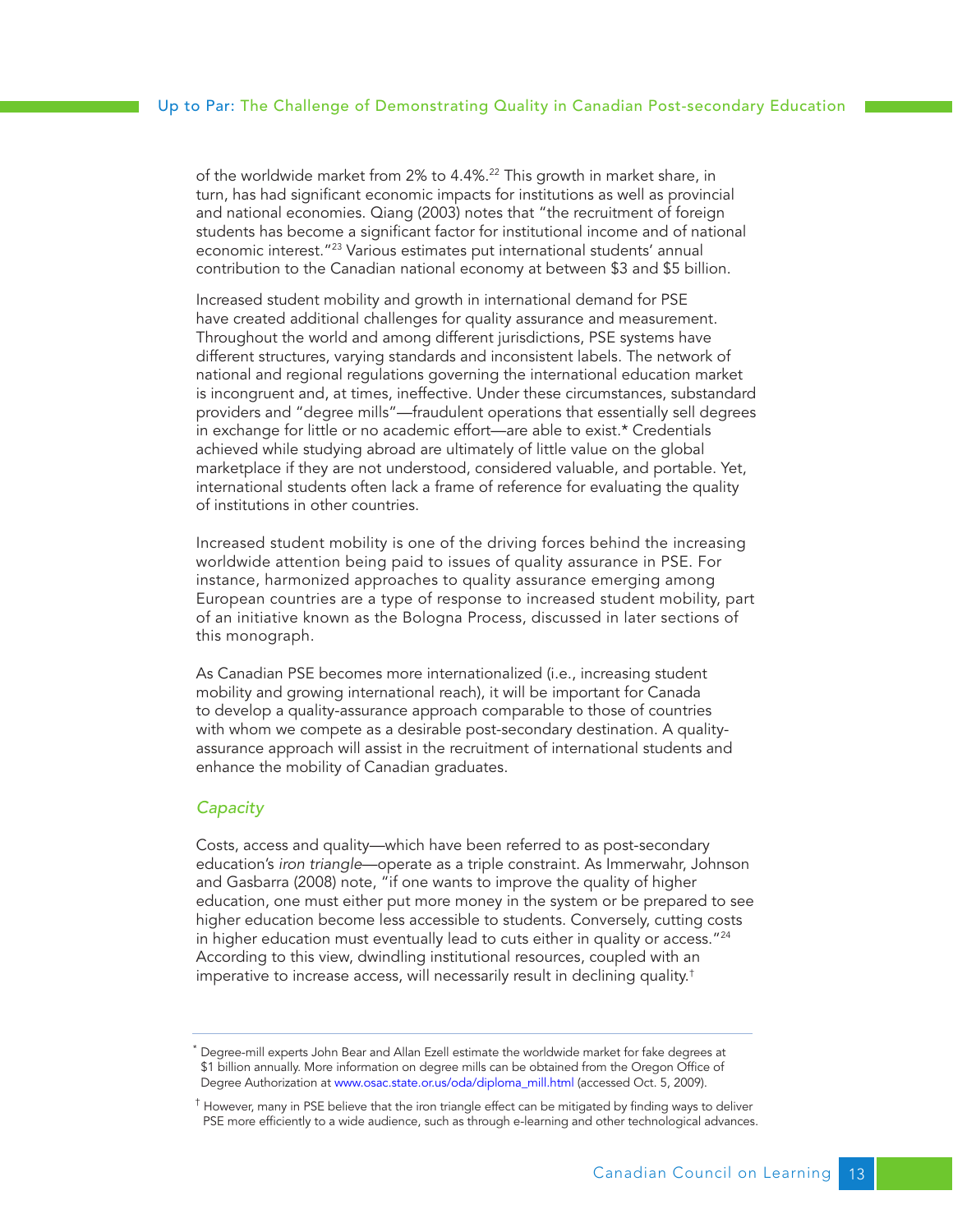Current economic pressures add to the need for a better understanding of quality in PSE. Institutions are facing unprecedented and largely unforeseen financial challenges. Usher (2009) notes that "money for higher education comes from three sources, which in order of importance are: governments (or taxpayers) via grants voted by the legislature; students via tuition fees; and other ... revenue generating ancillary operations."<sup>25</sup> However, governments—a large source of research, capital and operational funding for most PSE institutions are also facing fiscal challenges as tax revenues fall and deficits rise.

In jurisdictions where tuition increases are regulated or prohibited, institutions are less able to increase tuition rates in response to declining revenues. Moreover, while the number of learners interested in pursuing PSE remains high, enrolment in some regions is expected to decline. For instance, in Atlantic Canada, post-secondary institutions are already planning for what is expected to be a marked and prolonged decrease in the number of high-school graduates over the next decade and are consequently increasing their recruitment efforts outside of their region.\* As competition for domestic students intensifies, recruitment of international students will also become increasingly important.

Institutions competing for students often use marketing strategies to increase their attractiveness. Some attempt to establish niche positions through innovative programs and branding, potentially stimulating further differentiation in Canada's post-secondary systems. These shifting institutional identities can be confusing for Canadians and further complicate the challenge of documenting and demonstrating quality.

The polytechnic—an emerging institutional category in Canada—is one example of how PSE institutions are attempting to establish a niche position. According to Polytechnics Canada, these large public institutions "work closely with industry to enhance the professional skills and effectiveness" required to produce "career-ready graduates who combine critical thinking with theoretical understanding and practical competence."<sup>26</sup> The nine institutions that are now members of Polytechnics Canada operated as either colleges or institutes before the emergence of Polytechnics Canada. Regardless, they share certain unique characteristics that set them apart and seek a new label that will signal these differences to the Canadian public.

Branding and marketing are also used to enhance an institution's position in competition for other sources of revenue such as donations, research grants and cost-recovery activities. In the aftermath of the economic downturn, the endowments of many institutions became devalued. As economies recover, opportunities to replenish these endowments through donations and gifts will be limited in the short-term. Marketing efforts can be expensive, yet institutions are also facing rising costs in a number of other areas as a result of the recent recession, including the prospect of high expenditures related to faculty salaries. The abolition of mandatory retirement at 65 years of age has prompted many senior faculty—either by choice or because the economic downturn severely compromised their pension plans—to remain in the employ of their institutions.

<sup>\*</sup> For more on this issue, see a recent *Maclean's* article entitled "Atlantic universities compete for students," oncampus.macleans.ca/education/2009/08/23/atlantic-universities-compete-for-students/ (accessed Aug. 23, 2009).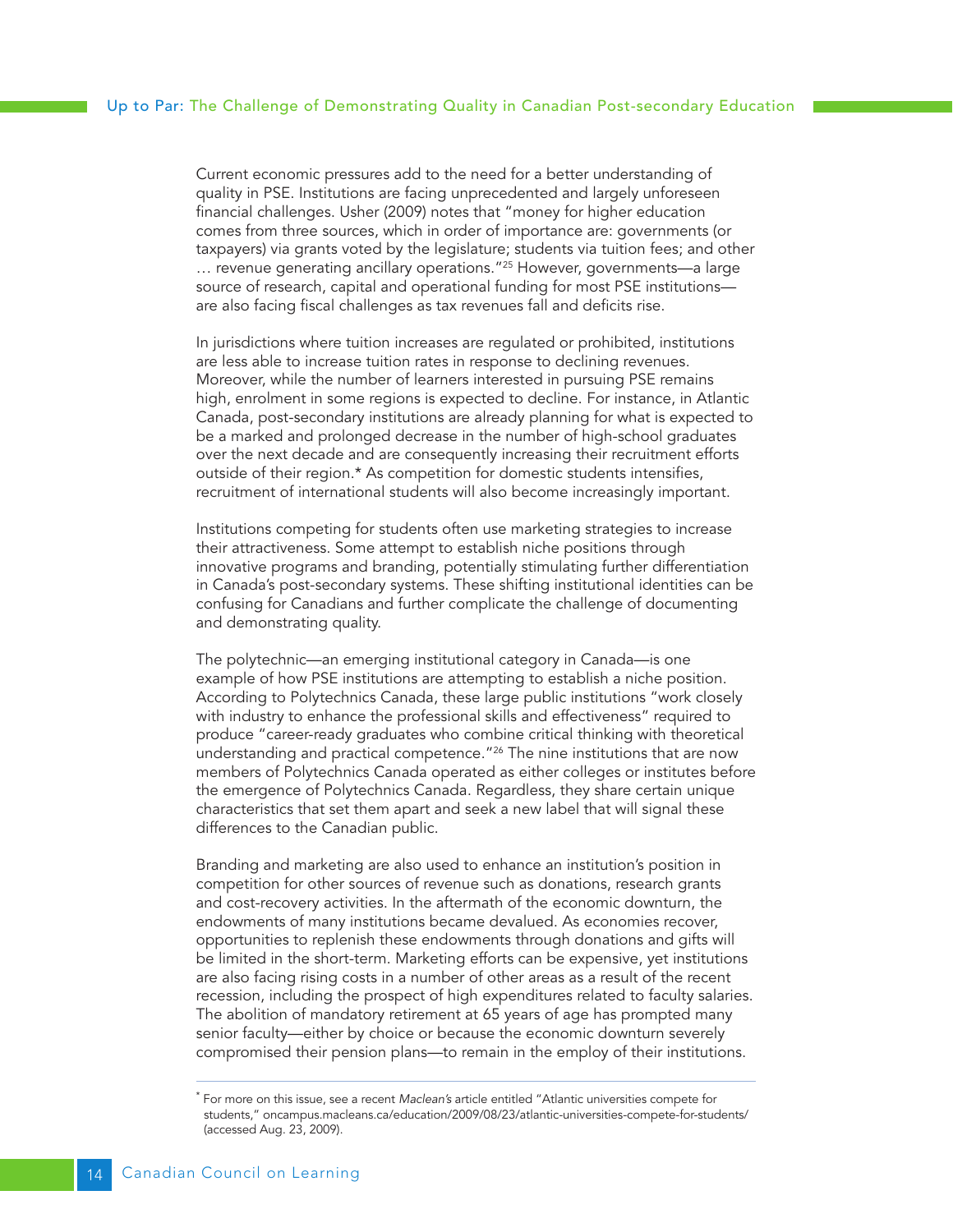As Usher and Dunn (2009) note, "this means that institutions will have to pay more for older, more expensive staff instead of replacing them (as they do on a regular cycle) with younger, less expensive labour."27

In short, many institutions in Canada are being asked to accomplish much more with less. In response, some may decide to cancel programs or curtail other activities. Class sizes may increase and reliance on less-expensive instructional staff, such as part-time and sessional instructors, may become more frequent.<sup>28</sup> However, Canada lacks a framework within which to understand the implications of such changes on the quality of PSE.

#### *Affordability and public accountability*

Also increasing are the financial costs borne by PSE participants. Statistics Canada estimates that university tuition fees increased by approximately 50% over the last decade, with full-time undergraduate students paying on average \$4,724 in annual tuition fees during the 2008–2009 academic year.<sup>29</sup> These figures do not take into account other PSE-related costs (e.g., books, lodging, food, transportation) that students incur, let alone the income they often forego in the pursuit of educational credentials.

Usher and Dunn (2009) suggest that allowing tuition increases is "the most obvious place to start" in response to the rising economic pressures faced by PSE systems, considering that rising tuition costs may be offset by programs such as tax credits and tuition rebates. However, tuition increases are generally highly publicized and contested. The perception that PSE is unaffordable is counterproductive to efforts to expand participation and access. In addition, the perception that continued cost increases may become unsustainable will invariably lead governments and the public to seek assurances that the significant public and private investments required for PSE continue to be worthwhile. These forces drive the demand for more and better information about institutions and post-secondary systems.

#### *Broadening access and diversity*

To paraphrase Trow (2005), post-secondary systems have expanded from "exclusive" or "elite", to "massive" or "universal" rates of participation (greater than 50%) among the relevant age group, which has many implications, not the least of which is a change in attitude toward PSE. When access was reserved for an elite, people tended to view higher education as a privilege. As more people participated in post-secondary education, access came to be viewed as a right. Today, attendance in higher education is increasingly seen as an obligation—the proportion of young adults attending post-secondary is approaching 50%.<sup>30</sup> In the context of universal participation and the demands of the knowledge economy, meeting the obligation of PSE participation is no longer solely the responsibility of individuals—society and government share the obligation to ensure equitable access. As PSE becomes more significant to labour-market development, society's potential may be undermined if large segments of the population are unable to access PSE.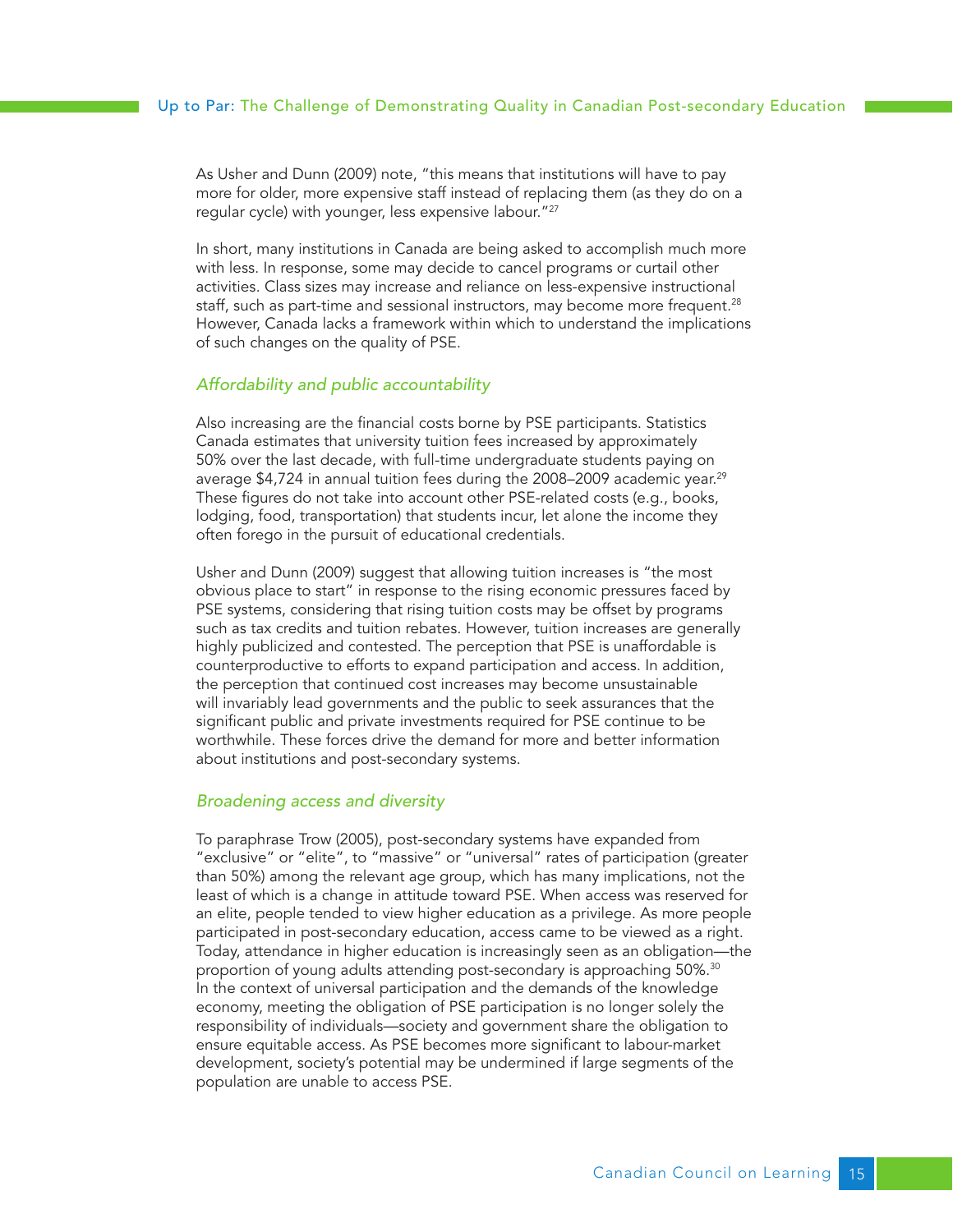<span id="page-15-0"></span>The need to increase access to PSE for under-represented groups, such as Aboriginal students, students with disabilities and students from low-income backgrounds, is driven by social-justice values and economic imperatives.

However, access does not ensure success. In attracting, retaining and engaging non-traditional students, PSE is essentially entering new markets. Success in this endeavour may require a certain degree of re-tooling and reorganization. More support services may be required to facilitate success for new types of students, including: expanded financial and academic advising; language and tutorial support; and supports to accommodate students with disabilities.

Institutions that focus on teaching as their core business have a distinct role to play in increasing access for under-represented groups. However, according to Marginson (2006), "these institutions never receive full recognition for the quality of their work. In a positional market, in which everyone's [idea of] 'quality' is instinctively centred on the high-prestige universities, the classroom quality of teaching-oriented institutions is over-determined by their low social status."31 Trow (2005) suggests that, in the context of universal access, a different criterion of student achievement is required: "not so much the achievement of some academic standards, but whether there has been any value added by virtue of the educational experience."<sup>32</sup> The value-added approach to understanding quality may be particularly useful in the context of teaching-focused institutions.

The need to expand access partially explains why PSE systems are increasingly seeking to integrate new forms of program delivery, many of which rely on information communication technologies that can often be costly to implement. E-learning and technology may provide opportunities to respond to the pressures outlined above in innovative ways. However, as Usher cautions, "notions of quality and processes of quality assurance may take some time to catch up with the possibilities of the technology."33

# Making Quality Meaningful

Meaningful evaluation of quality in PSE is highly dependent on context. The methods appropriate for use in measuring or assuring quality depend on the particular aspect of PSE being assessed (e.g., programs, institutions, courses, systems), and on who is conducting the assessment and for what purpose. The following section discusses the various ways in which evaluations of quality are operationalized in different PSE contexts.

#### *Quality measurement*

The forces discussed earlier drive the demand for more and better information about institutions and post-secondary systems. In the governmental realm, calls for more information and data are generally linked to accountability and performance measurement frameworks. In such instances, governments are generally concerned about whether policy objectives are being met, and are thus likely to focus on outcomes such as overall PSE participation and completion rates, evidence of increased access for under-represented groups, and employment outcomes for PSE graduates.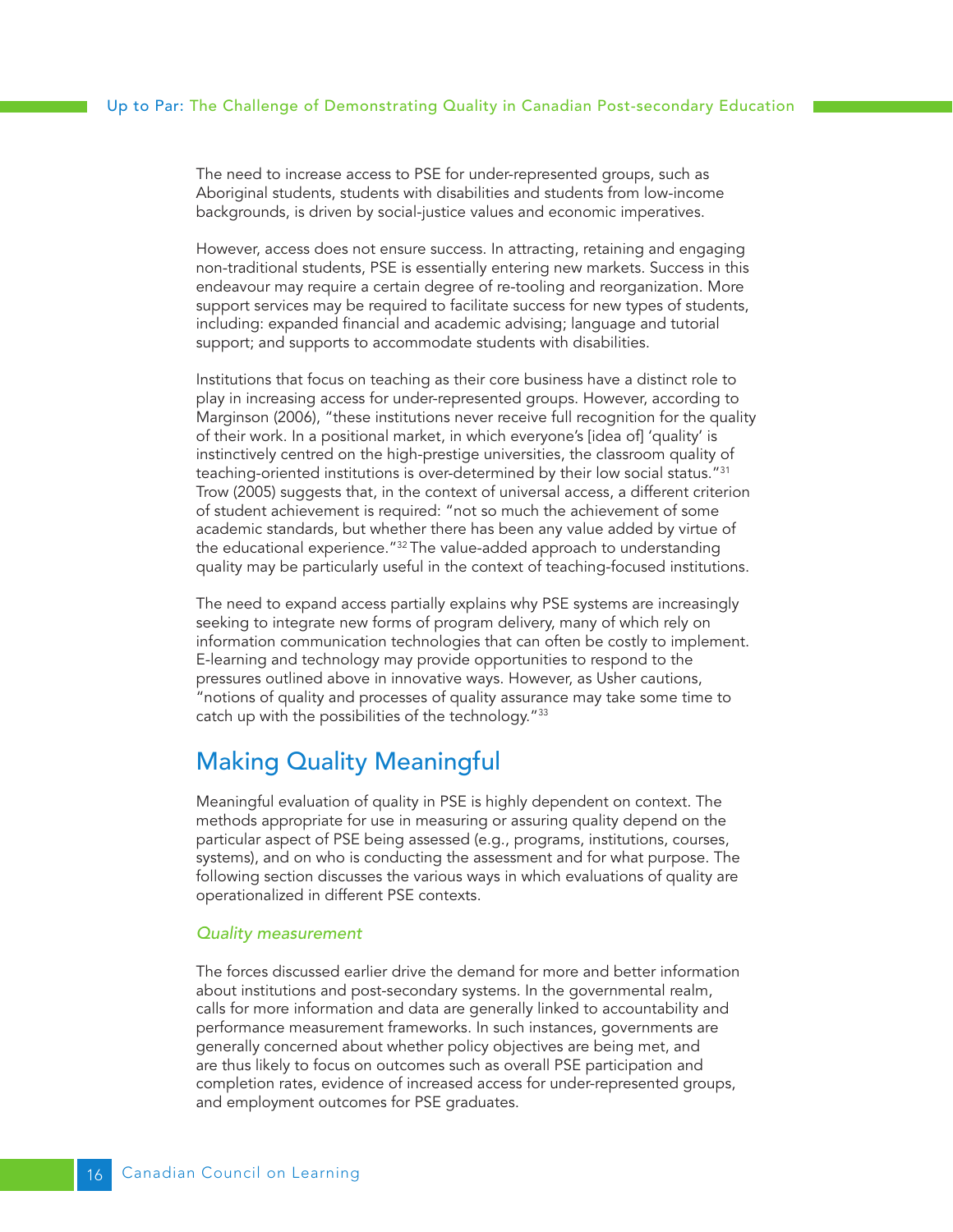To obtain measures of institutional accountability, governments may seek data from institutions such as the proportion of applications that are successful, the proportion of PSE students completing their educational programs on time, or the number of graduates of various programs who go on to find employment in a related profession. If these data can be aggregated among the universities and colleges in a given province, they may also provide an indication of system-wide performance. However, as previously discussed, all forms of quality measurement require robust, credible and comparable data shared by institutions, an area in which some provinces are further advanced than others.

Further, the general public would benefit from better information to support PSE choices, and these informational needs may extend beyond what is available in government reports. Some media outlets have taken advantage of this gap, publishing their own systems of quality measurement institutional *rankings* that are sometimes referred to as *league tables*.

Institutional rankings are developed using a mix of indicators (inputs, outputs and outcomes), and combining these into a scoring system that ranks institutions from best to worst. The indicators selected for use in this process, as well as the methodologies used to calculate scores, are controversial because they imply a definition of quality to which not all interested parties subscribe. Usher and Savino's review (2006) of the indicators and methodologies employed in various rankings around the world revealed "vast differences between university league tables in terms of what they measure, how they measure it and how they implicitly define 'quality'."34

Despite these vast differences, Dill and Soo (2005) suggest that there is some convergence among the input measures used in various rankings, particularly with regard to incoming-student grade point averages (GPAs), faculty qualifications and the ability to attract research grants. Assessments of teaching quality and of the learning process, however, receive far less attention.<sup>35</sup> According to a recent OECD report, "international rankings of higher education institutions … tend to over-emphasize research, using research performance as a yardstick of the institutions' value. If these assessment processes fail to appropriately address the quality of teaching it is in part because measuring teaching quality is challenging."36

Rankings, as a method of quality measurement, align with the *quality-asexcellence* approach to defining PSE quality. Not only are rankings evidence of a positional competition among institutions, rankings may create incentives for institutions to improve their position by responding to "a concept of educational quality embedded in rankings, which is not always aligned with public policy goals."<sup>37</sup> The link between research and prestige may also drive what Usher (2009) perceives as the "trend for more institutions in Europe and Canada to try to emulate the American research university."<sup>38</sup>

In the summer of 2009, the presidents of five of Canada's largest universities made a controversial claim: "their institutions must be given the means and mandates to set themselves still further apart from the rest of Canada's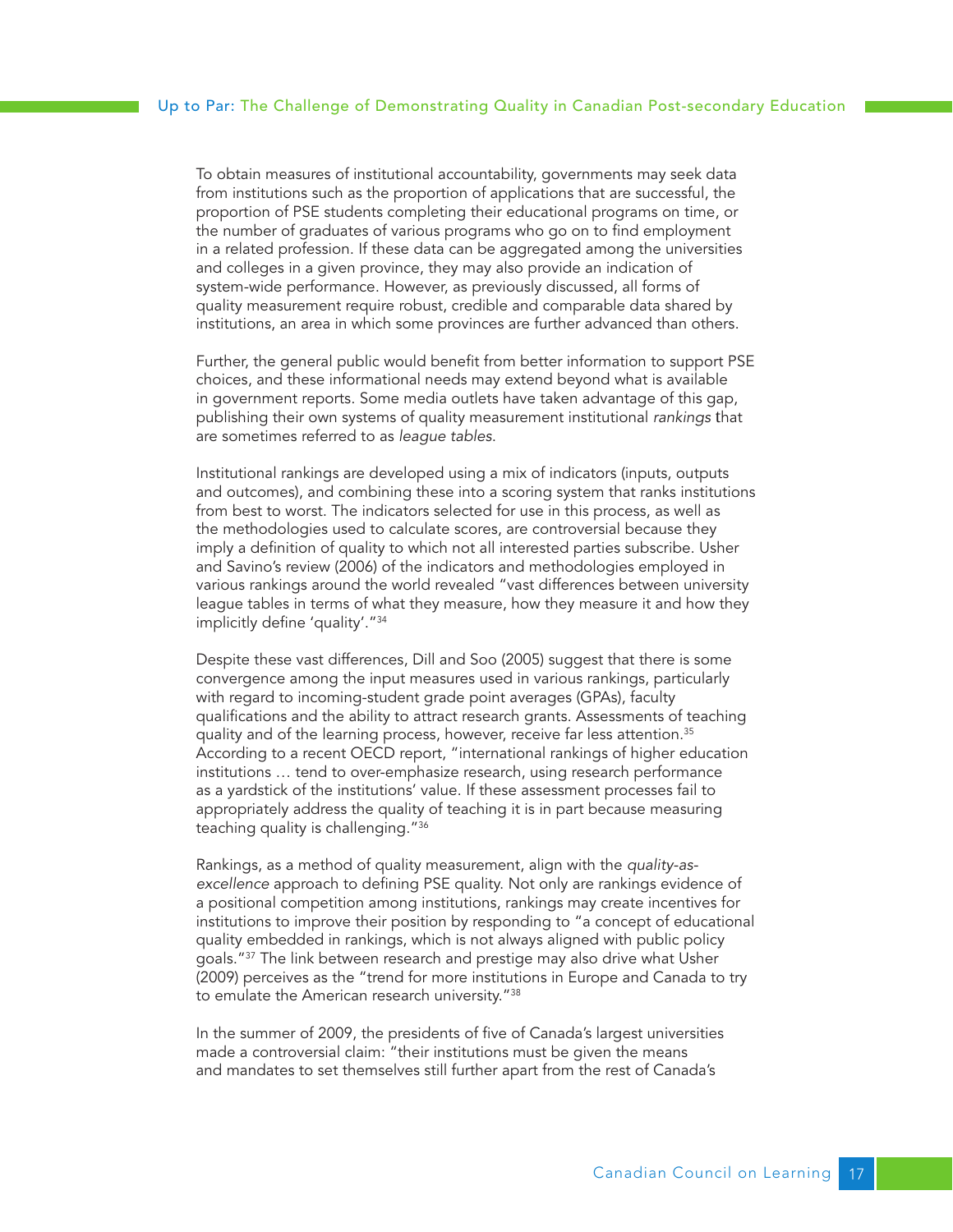universities—to pursue world-class scientific research and train the most capable graduate students, while other schools concentrate on undergraduate education."<sup>39</sup> This claim reflects the positional nature of the PSE market, as top institutions seek to become clusters of the best and brightest. Having emerged from a binary system, the institutional hierarchy in Canada may not be as pronounced as that of the highly differentiated institutions of the United States, but the hierarchy nevertheless exists.

However, the quality-as-excellence approach only really makes sense for institutions competing for status and prestige in the top echelons. This approach certainly does not signify that quality cannot or does not exist in smaller universities, colleges or polytechnics that focus more on teaching. Daniel et al. (2009) suggest that "a perception of quality based on exclusivity of access and high expenditure per student" is not consistent with PSE's emerging aims of wide access, high quality and sustainable costs. Instead, a perception of quality that is based on student achievement is favoured.<sup>40</sup>

Usher (2009) points out the resulting paradox of this approach: "Since institutions consider themselves to be in business precisely to help people learn, it seemed deeply unfair that 'quality' was being judged on measurements which effectively ignore the educational process."<sup>41</sup> Ramsden (1991) asserts that quality measurement in this context "faces severe practical difficulties," which "revolve around the lack of uniformity between institutions in measures of student achievement at entry and exit."42 However, standardized entry and exit examinations are unlikely to be welcomed in Canadian PSE.

More recent efforts to include metrics, based on results from student satisfaction and engagement surveys, have sought to improve upon rankings in this regard. Canada-wide student engagement surveys, such as the National Survey of Student Engagement (NSSE) originally developed for use in the United States, may have potential for measuring the value added in learning processes. A workshop reviewing the use of NSSE in Ontario universities reached the following general consensus: "that NSSE could form part of the quality framework for post-secondary education in Ontario, but not as a direct indicator of institutional performance. The NSSE instrument clearly provides data on certain elements of the quality of the student experience, but it is extremely important to recognize that NSSE does not measure student learning.<sup>43</sup>

While NSSE does not directly measure student learning, it may at the very least be considered as a proxy indicator. Coates (2005) notes that "student engagement data has the potential to provide a highly sensitive index of the extent to which students are going about the kinds of things which are likely to generate high quality learning outcomes."44 NSSE has been adopted widely among Canadian universities. A companion survey, the Community College Survey of Student Engagement, has been developed for use in the American college system. However, only a very small number of Canadian colleges participate.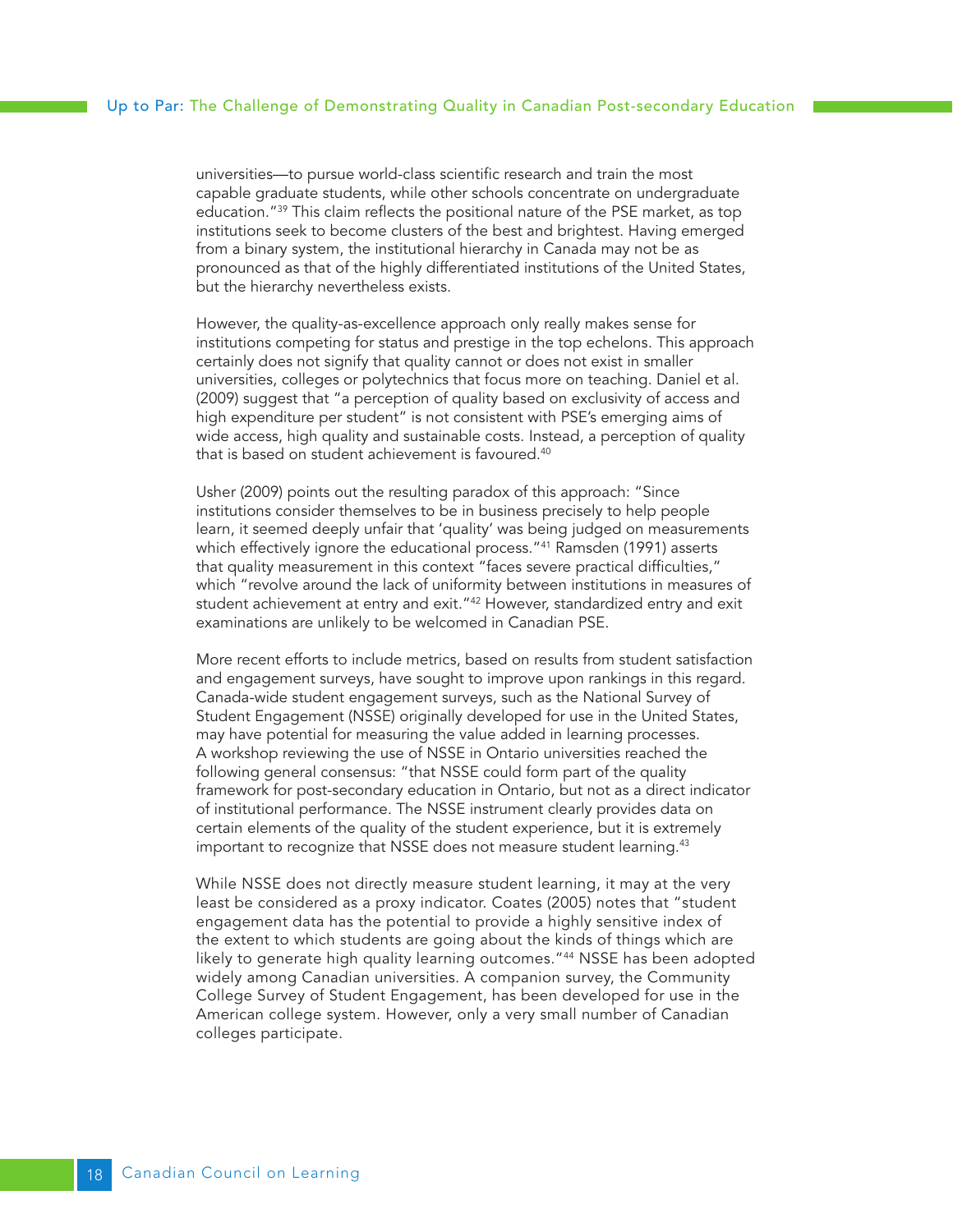Value-added approaches to defining quality may be more appropriate for colleges and other teaching-focused institutions, than approaches based on notions of quality as excellence, which are more aligned with the activities of large, research-intensive universities. Rankings and league tables would imply that indicators such as the average high-school GPAs of incoming students, financial and faculty inputs, and research inputs and outputs are quantifiable, more or less readily available and increasingly accepted as aligned with the quality-as-excellence view. However, it may neither be appropriate nor feasible to reduce complex notions of quality associated with the learning process into a small number of metrics or indicators.

Ultimately, rankings may not always provide the information about PSE that students and their families need to assist in their decision-making. Rankings often focus on universities and are limited by the indicators they use. However, comparing colleges and universities through the use of the same set of metrics would make little sense, as their respective programs and activities are quite different. Clearly, the emergence of new types of institutions and credentials further complicate quality measurement.

#### *Quality assurance*

People who invest in human capital through a purchase of higher education do not know precisely what they are buying until well after the investment is made.<sup>45</sup> As a result, there is significant public interest in more and better information about the wide and complex range of available post-secondary options and guidance as to how best to judge among these options. In considering PSE options, prospective students must evaluate a significant amount of information. However, little is known about what information prospective students and their families desire beyond program descriptions, tuition information and labourmarket prospects. User-friendly, searchable information databases about PSE programs, such as British Columbia's Education Planner\* and Alberta's Learning Information Service (ALIS)<sup>†</sup> represent important advances in addressing the informational needs of the Canadian public.

This approach to provision of information may not suffice, however, for international markets. As noted previously, increased student mobility is one of the driving forces behind the increasing prevalence of quality assurance. In fact, improving the international comparability of educational qualifications was a major impetus of the Bologna Process, an initiative among European nations to harmonize their national educational systems, creating a European Higher Education Area. According to Woodhouse (1996), "although education was not well-addressed in the initial declarations setting up by the [European Union], the agreements on mobility across Europe have obvious consequences for the mutual recognition of graduates, programmes, etc."46

British Columbia's Education Planner is available at www.EducationPlanner.ca (accessed Oct. 28, 2009).

<sup>†</sup> The Alberta Learning Information Service is available at www.Alis.gov.ab.ca (accessed Oct. 28, 2009).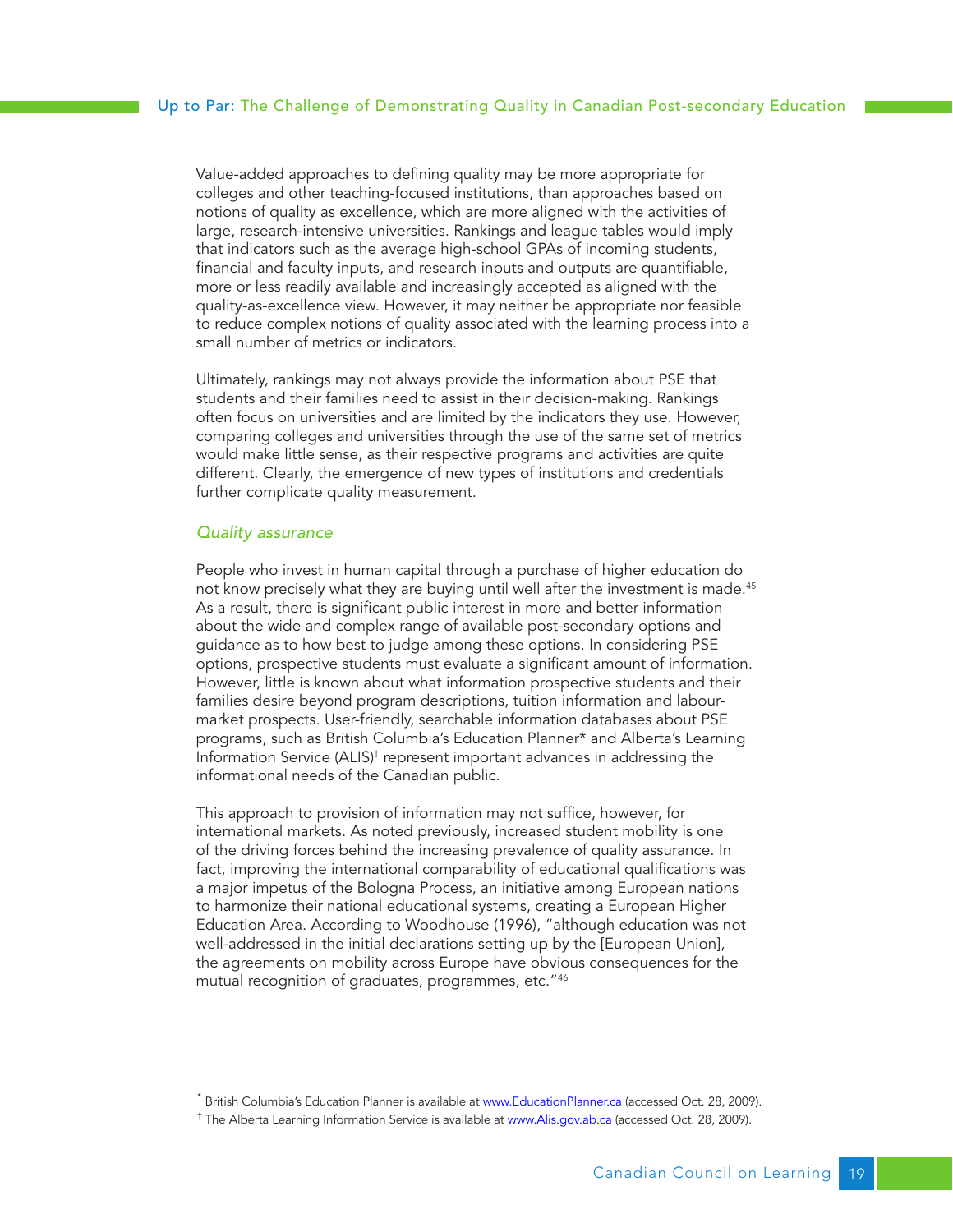The Bologna Process had its origins in Erasmus, a program to encourage mobility among European students. As students in the Erasmus program began to circulate throughout Europe, it became apparent "how mutually unintelligible one country's university system [was] to another's," and that "methods for counting credits and assessing outcomes were all over the map."47 Since its inception in 1999, the Bologna Process has resulted in a number of innovations for credential portability. A European Credit Transfer System was developed to ensure the recognition of portions of study taken abroad, through the adoption of common methods for describing an educational program and its components. In addition, because "original credentials alone [did] not provide sufficient information," a standard template, known as the Diploma Supplement, was developed for providing additional information along with transcripts and credentials.<sup>48</sup> The supplement, as described in Daniel et al. (2009), "accompanies individual credentials, … describes courses and provides background on the national higher-education context and benchmark assignments that the student has had to complete."<sup>49, \*</sup>

With regard to quality assurance, the European Qualifications Framework (EQF), developed as part of the Bologna Process, defines standards for eight levels of education according to the learning outcomes and competencies that a learner should be able to demonstrate. Adopted in 2008 by the European Parliament and Council, the EQF is a standard against which the frameworks of various European jurisdictions can be mapped. However, it was also recognized that quality assurance would be a "crucial dimension" of the EQF and that a common approach to quality assurance would reinforce the comparability among similar credentials earned in different jurisdictions.

The *Standards and Guidelines for Quality Assurance in the European Higher Education Area (ESG)* were developed by the European Network for Quality Assurance in Higher Education and approved in 2005. The ESG include standards and guidelines for both internal and external quality assurance, and for the review of the quality assurance agencies themselves.

In 1994, Van Vught and Westerheijden identified four common elements among national quality-assurance systems, which they used to represent a general model:

- **1.** Self-evaluation, a mode of internal quality assurance involving a self-study or self-assessment report, undertaken at either the program or at the institutional level;
- 2. An agent or organization managing the quality-assessment system, the authority of which may come from government legislation or through a voluntary association among institutions;
- 3. Peer review–site-visits by external experts appointed by the external agency; and,

For an example of a diploma supplement, visit http://europass.cedefop.europa.eu/img/dynamic/c1388/ type.FileContent.file/DSupplementExamples\_en\_IE.pdf (accessed Nov. 2, 2009).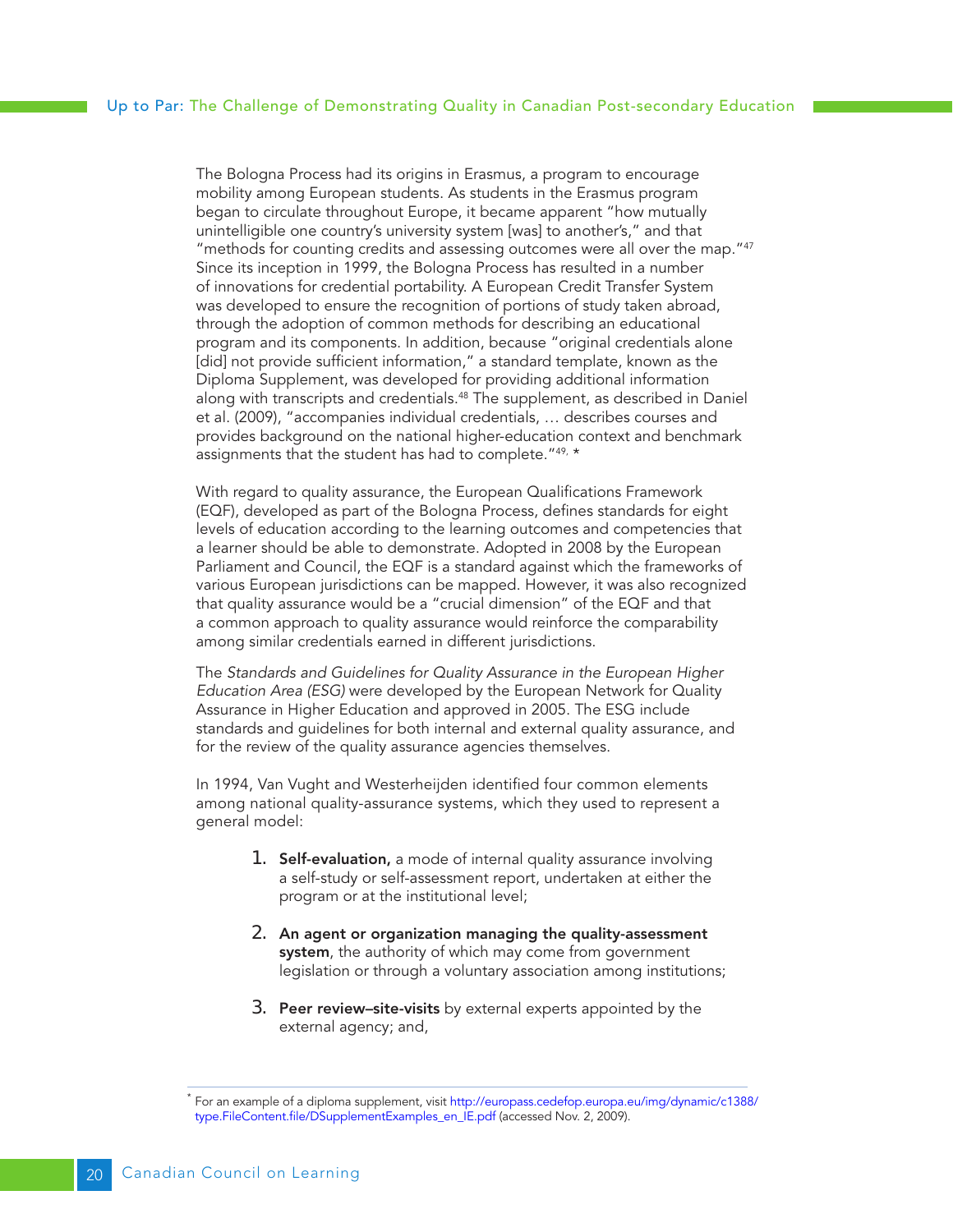4. **Reporting**, which may involve numerous elements such as the external expert team reporting on the site visit, the agency reporting on its findings to the institution, or a report being shared with government.<sup>50</sup>

Also in 2005, the United Nations Educational, Scientific and Cultural Organization (UNESCO) and the OECD jointly published *Guidelines for Quality Provision in Cross-border Higher Education.* The guidelines aim "to protect students and other stakeholders from low-quality provision and disreputable providers as well as to encourage the development of quality cross-border higher education."51 Under these guidelines, it is recommended that governments either establish, or encourage the establishment, of "a comprehensive capacity for reliable quality assurance and accreditation of crossborder higher education provision."52

There are also methods that employ the value-added approach, such as the measurement of student-learning outcomes, but these are difficult to apply at a system-wide level. Various methods exist for assessing the skills and knowledge gained through PSE, such as term papers, projects and end-ofcourse exams. However, few standardized examinations exist within postsecondary education that could enable comparison of the learning achieved by students in different institutions.\*

Innovative new models, such as the Collegiate Learning Assessment (CLA) in the United States, are emerging for the assessment of learning at the postsecondary level. The CLA assesses the critical thinking, analytic reasoning, problem-solving and written communication skills gained in college. Although students themselves complete the test, the information is aggregated to the institution level, enabling comparisons between the cognitive skills of incoming versus outgoing student groups. Comparisons are also possible across institutions. For the individual institution, the aggregated measure becomes an indicator of the value added to cognitive skills by the postsecondary experience.<sup>53</sup>

In addition, the OECD initiative, Assessment of Higher Education Learning Outcomes (AHELO), is "assessing whether reliable cross-national comparisons of student learning outcomes are scientifically possible and feasible."<sup>54</sup> Information such as that generated in the CLA, and perhaps, in the AHELO initiative, may be valuable in both quality-assurance and quality-measurement frameworks.

<sup>\*</sup> In the professions and skilled trades, student-candidates are typically required to complete an approved program of learning before being allowed to take professional entry-to-practice examinations. Professional associations, not post-secondary institutions, generally conduct these examinations.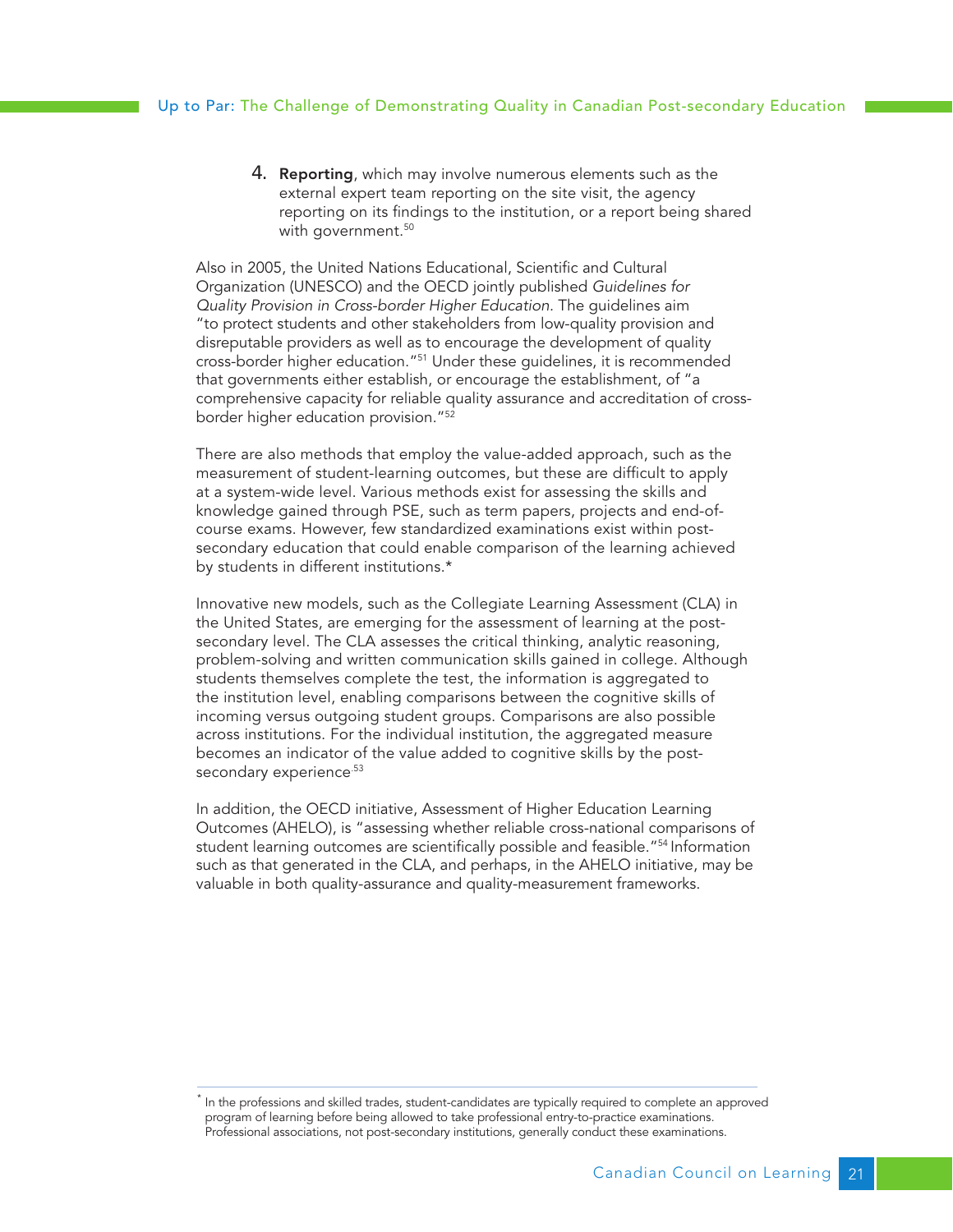# <span id="page-21-0"></span>Quality Assurance in Canada

#### *Quality assurance at the institutional level*

In the university sector, membership in the Association of Universities and Colleges of Canada (AUCC) has been accepted as a proxy for institutional accreditation. To be considered for membership, institutions must demonstrate that they meet a number of established criteria. According to Oldford (2006), the process through which an institution gains AUCC membership involves all four elements of Van Vught and Westerheijden's general model, including: "an agent responsible for the system, a self-evaluation process, peer review through a site visit, and published reports." With successful application for membership, the institution is then listed on the AUCC website as an institutional member. "Once a member," Oldford explains, "it is expected that the institution will adhere to [AUCC's] Principles of Institutional Quality Assurance in Canadian Higher Education; however, membership does not require further review or reaffirmation."55

The AUCC is not a quality-assurance agency, but "an organization in which institutions seek membership to benefit from its public policy, communications, research and advocacy roles."<sup>56</sup> Yet, perhaps because the process for gaining AUCC membership shares in the features of other quality-assurance models, membership in AUCC "provides instant recognition to the baccalaureate degrees awarded by the institution."<sup>57</sup> However, AUCC membership criteria preclude many institutions traditionally found in the college sector from gaining membership, and more and more of these institutions are beginning to grant baccalaureate degrees. Although the degrees granted by public institutions that are non-AUCC members are authorized by governments, it remains within the discretion of institutions to recognize credentials and credits that an incoming student or applicant has earned elsewhere.

Institutional quality-assurance processes outside of AUCC membership vary among provinces. All institutions have internal-quality processes, and public institutions must also report to provincial governments through existing accountability frameworks. Regulations governing private career colleges require these institutions to undertake measures to protect current students from losing their prepaid tuition should an institution be forced to close before a student's program is complete. Beyond this consumer-protection function, licensed or registered private colleges seeking authorization for their students to benefit from government financial aid are generally expected to undergo some sort of quality-assurance process. Still, in some provinces, some types of institutions remain largely unregulated, such as private language schools.

#### *Quality assurance at the program level*

In many provinces, quality assurance at the program level involves governmental review and approval of new programs of study at public institutions, particularly for degree programs. In provinces where private degree-granting institutions are sanctioned by governments (e.g., British Columbia, Alberta and Ontario),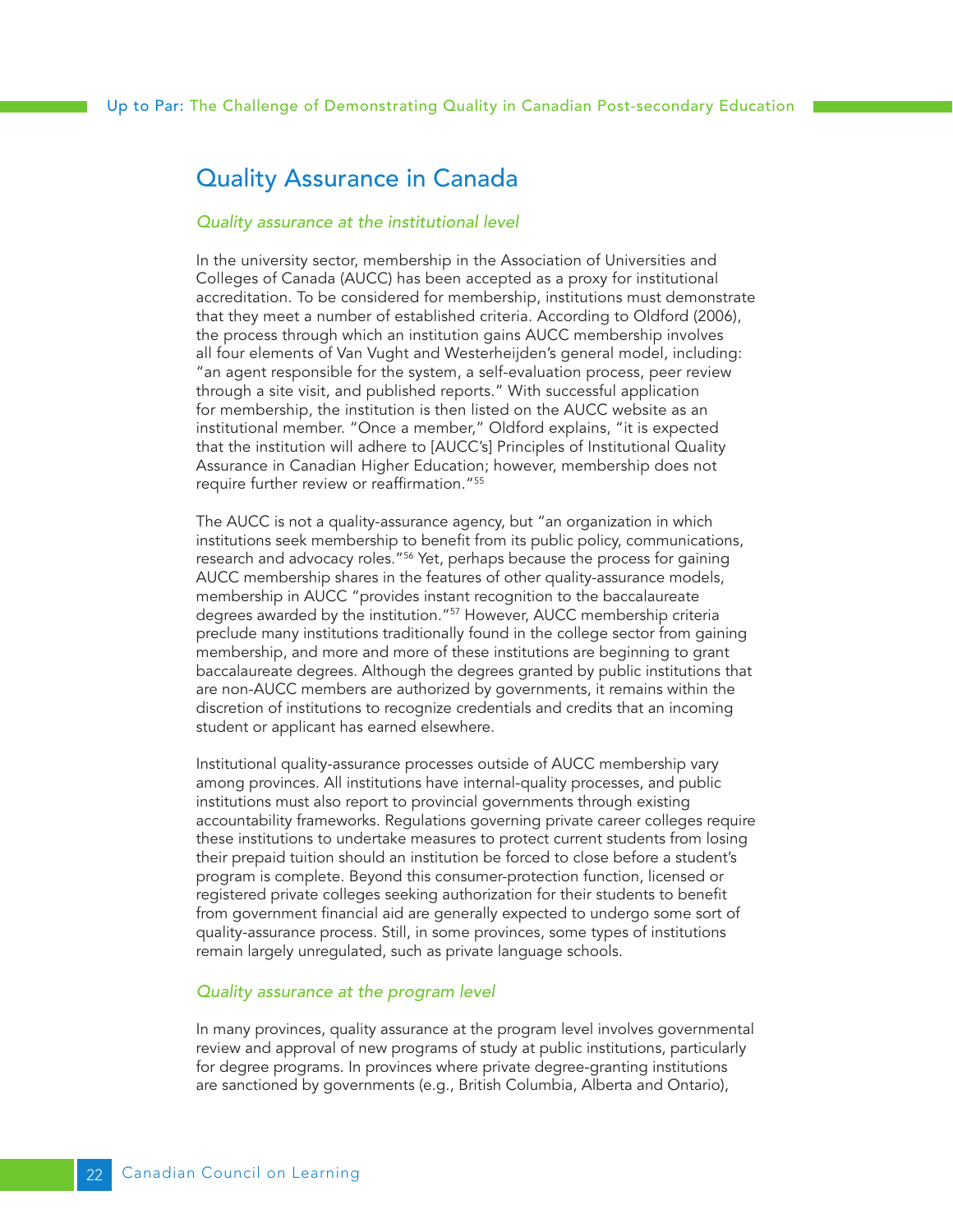degree programs must undergo quality-assurance processes: institutions must first demonstrate their capacity to deliver degree-level education, and then have each of their proposed degree programs reviewed against established criteria. As a result, Canada has witnessed the emergence of its first quality-assurance agencies. However, the scope of review of these emerging agencies does not extend to public universities and colleges that deliver most of Canadian PSE.

Program review is a common internal quality-assurance method in Canadian universities. Some institutions conduct reviews at the institutional, departmental and program level. Generally, these reviews will include a self-study and a review by external experts or peers.<sup>58</sup> Criteria for institutional membership anticipate that an AUCC member will have a "quality assurance policy that results in cyclical or continuous assessment of all of its academic programs and support services."<sup>59</sup> Accordingly, the AUCC has established Principles of Institutional Quality Assurance in Canadian Higher Education, providing universities with a common framework to undertake internal program reviews.<sup>60</sup>

There are a number of professional associations that serve to accredit professional programs in public, and where applicable, private post-secondary institutions, such as the Canadian Engineering Accreditation Board and the Association to Advance Collegiate Schools of Business. For some professions, particularly those regulated under law, graduation from an accredited program is a requirement for entry-to-practice. For other professions, accredited programs may be preferred, but not essential. For many programs, no such accreditation is available. In the absence of such formal mechanisms for accreditation and, thereby, quality assurance, rankings such as *Maclean's "*Guide to Canadian Universities" have become a well-known source of information about the quality of PSE. However, neither AUCC membership nor rankings extend to all institutions.

#### *Quality assurance at the course level*

In British Columbia and Alberta, long-established transfer systems allow students to earn credits at a college and, where appropriate, apply these toward the requirements for a degree program at another institution. Universities evaluate a given college course outline to determine whether the college course is equivalent to a similar course offered at the university. If so, the college course can be accepted in lieu of the university course, thus enabling the student to receive credit for the course toward a degree. This process is known as course-to-course articulation and can be considered as a quality-assurance process at the course level. As universities are unlikely to articulate with institutions that they do not recognize, institutional validation is therefore an inherent element in transfer systems. End-of-term course evaluation questionnaires, another method of internal quality assurance, are the most common tool for engaging students in the process.<sup>61</sup>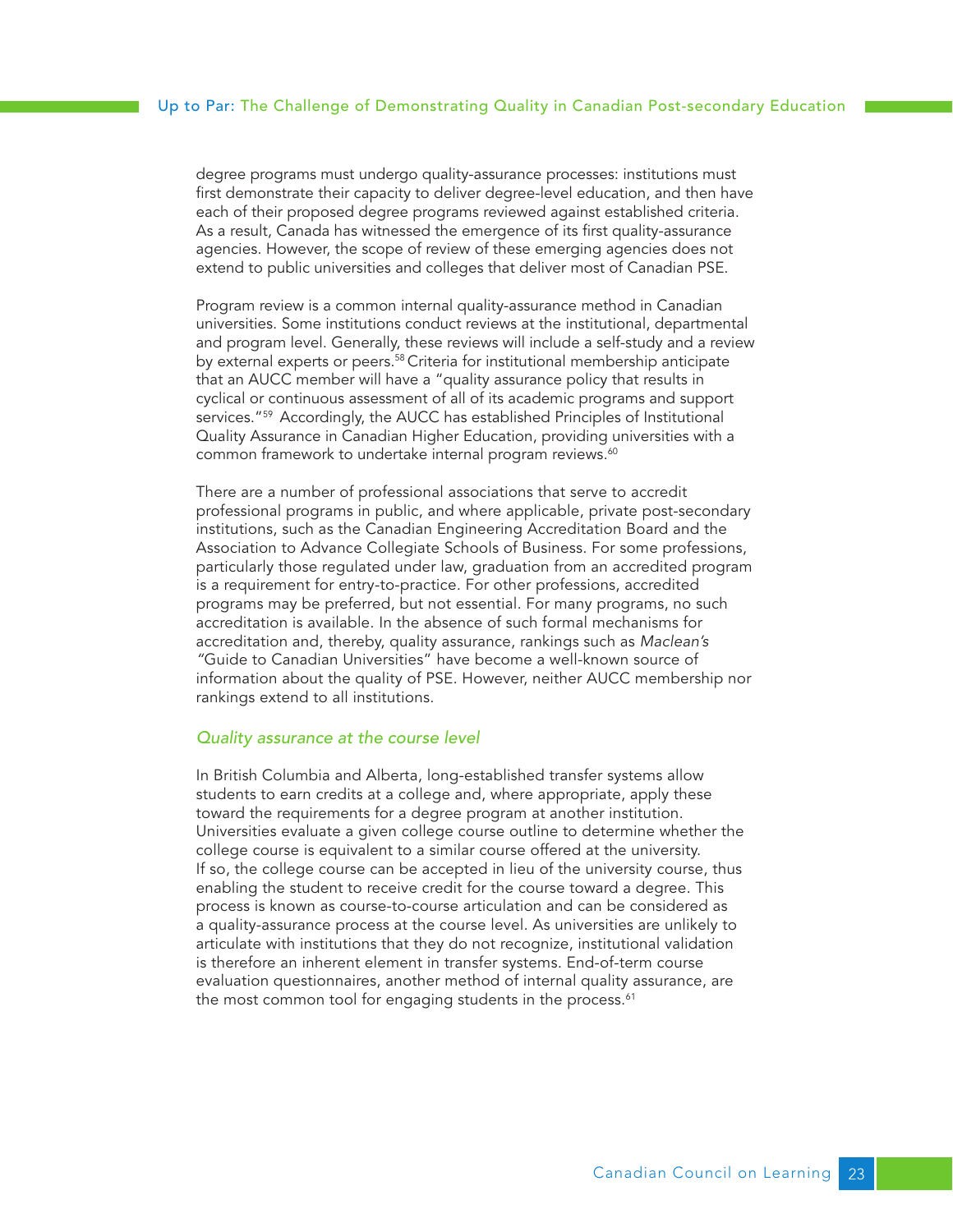#### *The challenge—Quality assurance at a system or sector level*

While there is good reason to believe that quality-assurance methods currently established in Canadian post-secondary education are effective, many of these differ across provincial and territorial jurisdictions. The problem of demonstrating and monitoring quality across Canadian PSE arises from a wide variety of highly diversified uncoordinated approaches. Canada's numerous qualityassurance approaches evolved in different contexts and were established for various purposes. Some processes are currently managed by governments or government agencies, others by non-governmental organizations or institutions. Different standards, approaches and measures are in place in various contexts. Because of these technical differences, the mapping of various approaches against one another is a challenging exercise and provides little guidance for the development of a combined, comprehensive approach. Indeed, Oldford (2006) likens quality assurance in Canada to a patchwork quilt:

The majority of post-secondary education in Canada is covered under some portion of this patchwork. However, there are areas where the fabric overlaps, and areas where there are gaps. Moreover, the fabric is strewn together in a fashion that lacks methodical intent: it is an amalgam of pre-existing parts, each with different shapes and consistencies, loosely fashioned into a composite whole. To a lay person, such as a prospective student, plain explanations of which institutions are recognized for what and by whom are difficult to find. For educational professionals, these explanations are difficult to provide.<sup>62</sup>

Canada continues to attract international students—Canadian credentials are considered valuable in the global marketplace. Canada has dealt with a very small number of rogue institutions purporting to operate within its borders, suggesting that degree mills are not a significant problem here. Canadians continue to pursue PSE in greater numbers year after year. Nevertheless, increasing global competition for, and mobility of, human capital requires that we not rely on our reputation as a country providing quality PSE to a broad range of our population. Canada must continue to improve its PSE sector and increase its abilities to demonstrate this improvement through better information about quality.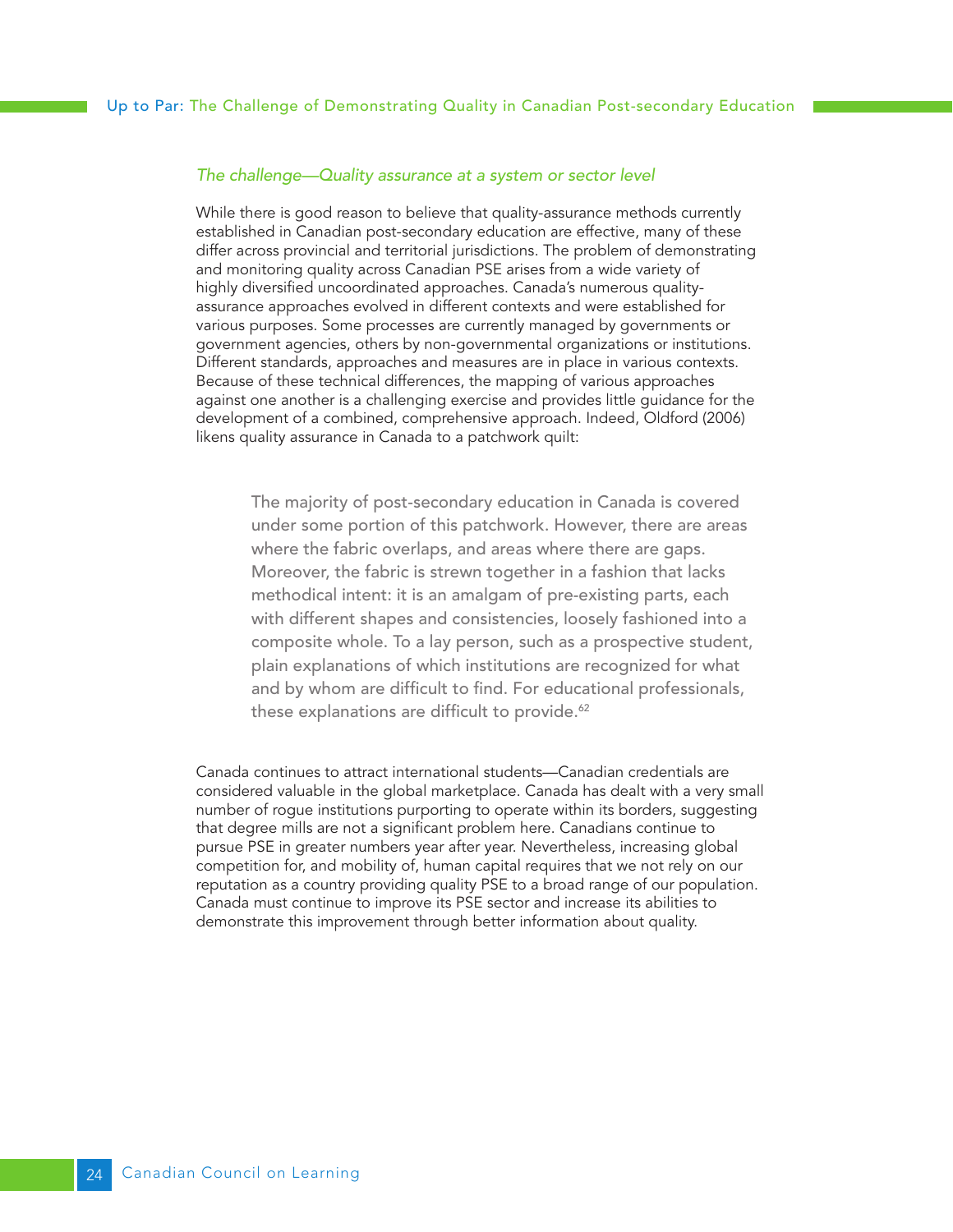# <span id="page-24-0"></span>Conclusion: Options for Going Forward

An understanding of quality in Canada's PSE sector requires a clear and common appreciation of PSE's role and purpose within this country, and of the contributions of various institutions and sectors. As Luc Vinet, President of the Université de Montréal, asserts, "as a nation Canada should give itself some standards, some objectives, some goals.<sup>"63</sup> The fact that Canada's PSE sector is complex, largely because of its multiple jurisdictions, does not nullify the sector's obligation to demonstrate its quality through methods that Canadians and the world can understand fully.

CCL is confident that a Canada-wide framework for demonstrating quality need not impinge upon provincial and territorial jurisdiction over education, or upon the autonomy of post-secondary institutions. Nor would such a framework necessarily require a single, all-encompassing approach. Different methods of defining and demonstrating quality will likely be necessary, depending on institutional type and focus.

The OECD affirms that a flexible approach to demonstrating quality PSE is entirely possible. Its 2008 report, *Tertiary Education for the Knowledge Society,* cites a number of countries that apply different quality criteria to various kinds of institutions. In some countries, the OECD notes, "different quality assurance agencies and bodies are responsible for different subsectors and categories [of institutions] even though [agencies] implement similar quality-monitoring criteria."<sup>64</sup>

Both of the above circumstances apply to the Australian PSE system, which, like Canada's, consists of several jurisdictions and institutional sectors. The Australian Universities Quality Agency (AUQA) provides external quality assurance to universities across the country. Registering bodies at the state and territory level audit vocationally oriented institutions according to nationally agreed-upon principles.<sup>65</sup> Because universities in Australia are established under Commonwealth, state or territorial legislation, they are considered to be selfaccrediting, i.e., they practise a form of internal quality assurance. However, AUQA independently audits these institutions on a five-year cycle. Much like the European Higher Education Area, Australia has also developed a qualifications framework that consistently defines national standards for qualifications granted by accredited high schools, vocational institutions and universities, thus enabling the recognition and portability of qualifications.

British Columbia recently announced a new approach to simplify information about the many different approaches to quality assurance that apply to its public and private post-secondary institutions. Eligible institutions may voluntarily apply for designation so that they may use a newly registered trademark, the Education Quality Assurance (EQA) Brand. An institution is eligible if it has met government-recognized quality-assurance standards, and is in "good standing with both the Ministry of Advanced Education and Labour Market Development and the applicable quality-assurance bodies."<sup>66</sup> Through a recognizable brand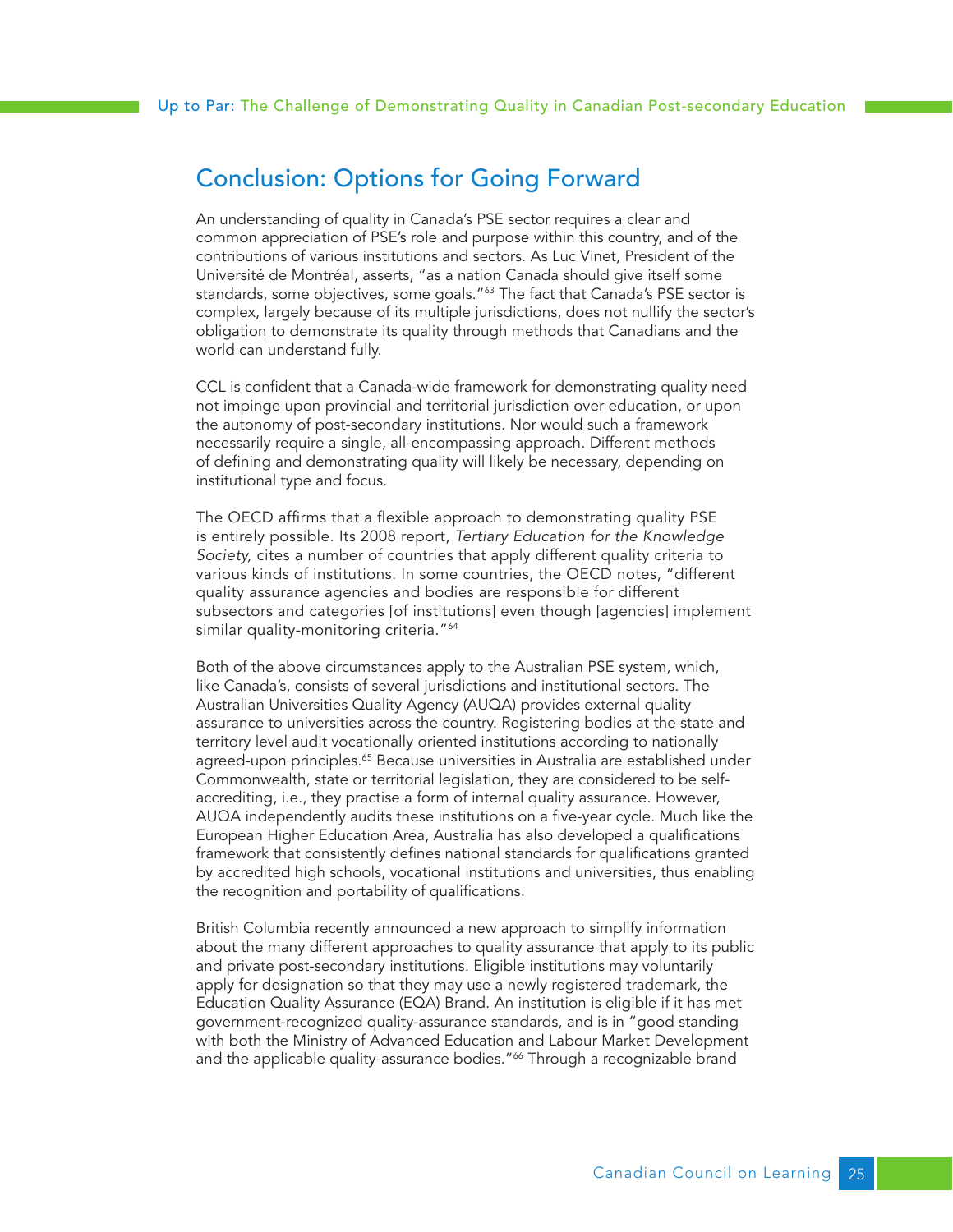that signifies quality, prospective students will be able to quickly and easily determine which institutions have met established standards. However, the EQA designation process is not a quality-assurance process in itself.

The OECD recommends that countries consider the implementation of qualityassurance systems that combine internal and external quality-assurance mechanisms. A "balance between accountability and improvement is more likely to be successfully addressed," the OECD suggests, "through distinct evaluation processes."67 Canada's colleges and universities have strong internal qualityassurance procedures, but external quality assessment agencies and processes are still emerging. This approach is not consistent with models of quality assurance emerging globally, and may have implications. To sustain a strong Canadian PSE sector and global recognition of its credentials, CCL believes it necessary to develop a more comprehensive system for external quality assurance that is consistent with emerging international frameworks.

The OECD notes also that many countries lack "relevant national and institutional data to assess the performance of the tertiary education system as a whole, as well as the performance of individual [post-secondary] institutions."68 While Canada did not participate in this review, the statement applies nonetheless, particularly at the pan-Canadian level. Various provinces are developing more sophisticated, system-wide data-management strategies through which post-secondary systems may be better understood, a positive development toward better Canadian data. These initiatives promise the availability of better and more comparable metrics for measuring and demonstrating the quality and accountability of post-secondary systems. As well, new information generated through better data across provinces will help institutions to make improvements.

The OECD recommends also that countries design quality-assurance frameworks in a manner consistent with the goals of their PSE sectors.<sup>69</sup> Although education in Canada is the responsibility of many governments, CCL has already identified a number of PSE goals shared by provinces and territories. Where governments share similar goals for PSE, they will likely seek the same types of information to indicate the extent to which these goals are being achieved. This suggests that a common measurement system is possible.

As better data systems are developed, it should be possible—given the political will to do so—to design a Canada-wide quality-measurement system that aligns with the goals held commonly among Canadian jurisdictions. Provided that comparable data are available, governments need not administer a quality PSE-measurement system. A voluntary association of institutions might also contribute to this type of information.

Perhaps a good starting point for future discussions about quality assurance is the *Ministerial Statement on Quality Assurance of Degree Education in Canada* endorsed in 2007 by the Council of Ministers of Education, Canada (CMEC). The statement contains a qualifications framework for Canadian degrees (baccalaureate, master's and doctoral), and describes procedures and standards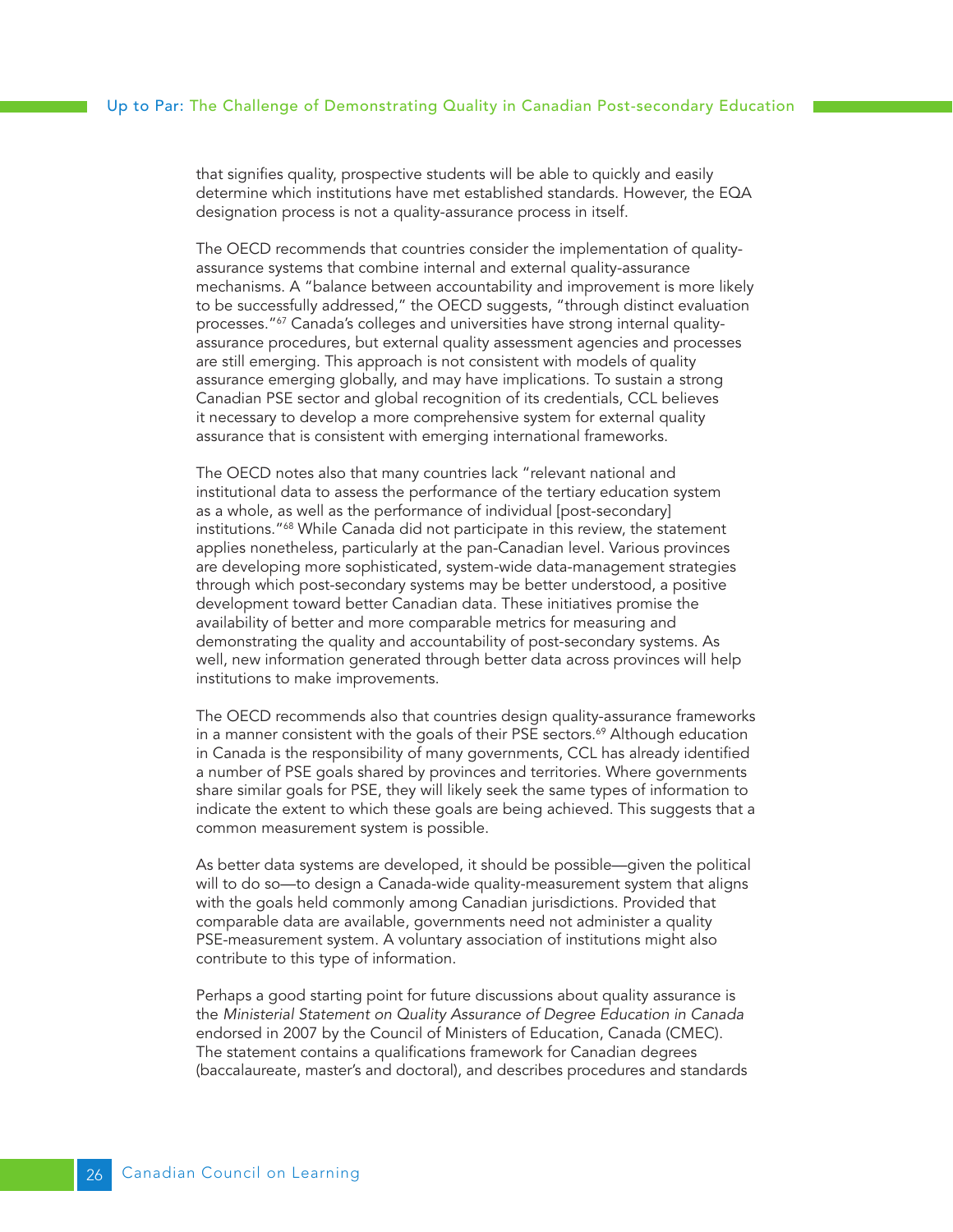for the evaluation of new degree programs in these categories, and for assessing any new degree-granting institutions.<sup>70</sup> It represents a significant advancement toward Canadian quality assurance, particularly because it shows that it is possible for Canadian ministers responsible for PSE to agree upon common standards of quality that can be applied Canada-wide.

If provincial and territorial jurisdictions choose to implement these standards of quality-assurance, they will have considerable latitude in designing processes that address their needs. Regardless, extensive consultations may yet be necessary to ensure that CMEC's statement brings Canada closer to a consensus on the features and indicators of quality PSE, beyond the small subset of institutions to which it currently applies. Consultations might clarify whether it is possible to integrate or align the quality-assurance system envisioned by the CMEC statement with the internal quality-assurance systems of long-established and emerging institutions alike. By taking these steps, Canada could better understand the quality in its PSE sector and communicate that understanding to the world.

The quality of Canada's post-secondary sector is intuited by many but understood by few. A high proportion (71%) of Canadians believes that post-secondary institutions in Canada are doing a good or excellent job in delivering quality education.<sup>71</sup> However, these same Canadians may not be able to explain the basis of their positive attitudes. They need to understand what quality is and why our post-secondary systems are of high quality. They need also to differentiate between the types of Canadian PSE institutions and their various purposes.

Measurements of quality are important for accountability, student and graduate mobility, and continuous improvement. An increasingly diverse milieu of PSE institutions and programs must continue to meet the needs and expectations of Canadians. Accountability measures will ensure that the quality of our PSE institutions will be sustainable in an increasingly competitive, mobile and global higher-education marketplace. Canada must be able to communicate clearly to domestic and international students why studying in Canadian institutions provides a high-quality education. We must understand where and how to improve our programs and institutions so that broader goals may be achieved. A pro-active stance is critical if Canada is to avoid the risk of falling behind other countries that embraced this important imperative of economic and social wellbeing quality and improvement in post-secondary education.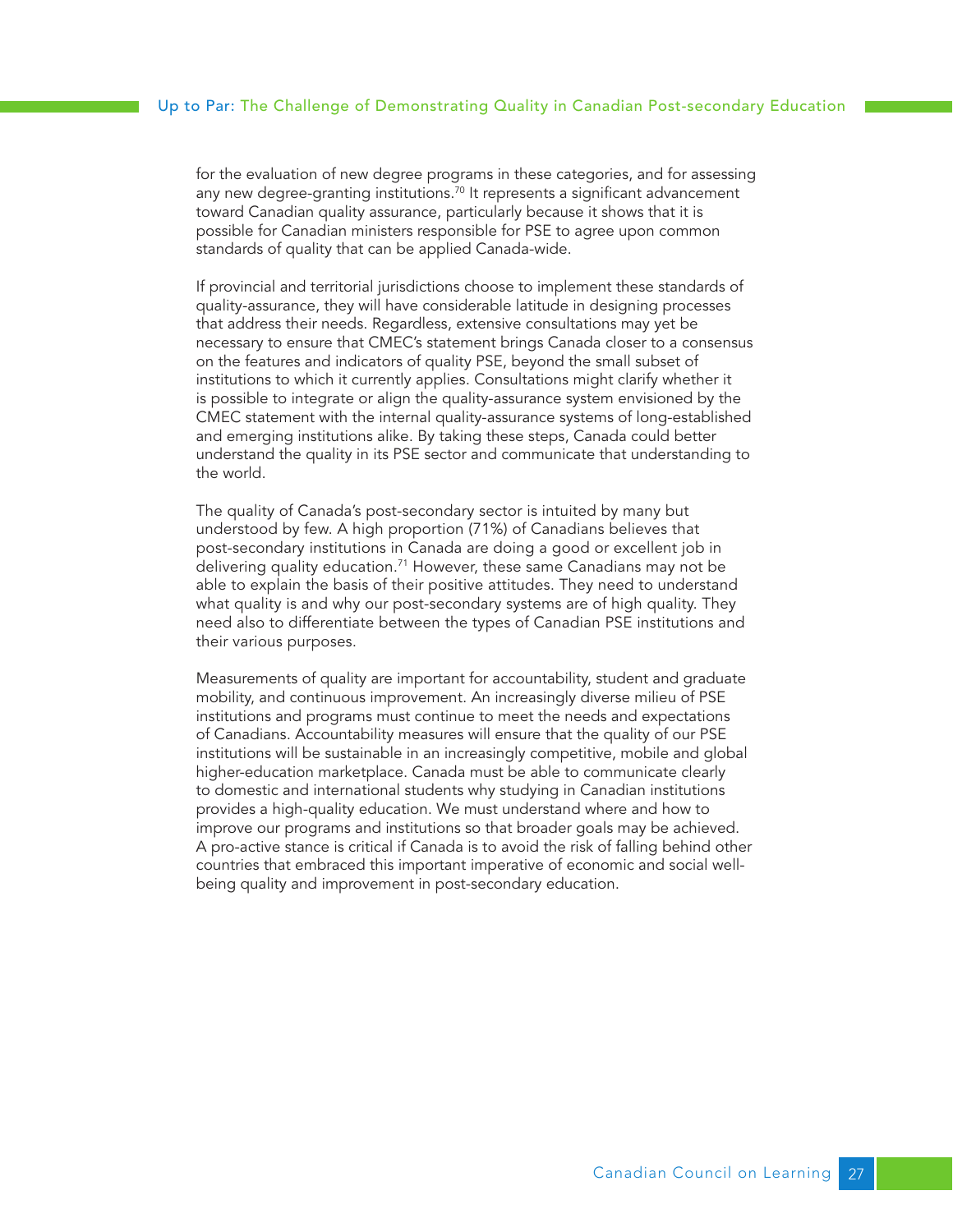## <span id="page-27-0"></span>Endnotes

- <sup>1</sup> Ron Saunders, *Fostering Quality in Canada's Post-secondary Institutions,* Research Report W/36 (Ottawa: Canadian Policy Research Networks, Sept. 2006).
- <sup>2</sup> Statistics Canada, "University enrolment," *The Daily* (March 11, 2009), www.statcan.gc.ca/daily-quotidien/090311/t090311a1-eng.htm (accessed Aug. 15, 2009).
- <sup>3</sup> Canadian Council on Learning (CCL), *Post-secondary Education in Canada: Meeting our Needs?* (Ottawa: 2009), www.ccl-cca.ca (accessed Sept. 7, 2009).
- David Woodhouse, "Quality assurance: international trends, preoccupations and features," *Assessment and Evaluation in Higher Education* 21, no. 4 (United Kingdom: 1996): 347–356.
- <sup>5</sup> L. Harvey and D. Green, "Defining quality," A*ssessment and Evaluation in Higher Education 18*, no. 1 (1993): 9–34.
- <sup>6</sup> Ross Finnie and Alex Usher, *Measuring the Quality of Post-secondary Education: Concepts, Current Practices and a Strategic Plan* (Ottawa: Canadian Policy Research Networks, April 2005). Available at www.cprn.com/ documents/35998\_en.pdf (accessed Aug. 18, 2009).
- $7$  E. Grady Bogue, "Quality assurance in higher education: the evolution of systems and design ideals," *New Directions for Institutional Research* 25, no 3. (1998): 7–18.
- <sup>8</sup> Simon Marginson, "Dynamics of national and global competition in higher education," *Higher Education* 52, no. 1 (2006): 1–39.
- S. Marginson, "Dynamics of national and global competition in higher education".
- <sup>10</sup> E. G. Bogue, "Quality assurance in higher education".
- <sup>11</sup> Paulo Santiago, Karine Tremblay, Ester Basri and Elena Arnal, "Assuring and improving quality," Chapter 5 in *Tertiary Education for the Knowledge Society Volume 1. Special Features: Governance, Funding, Quality* (Paris: Organisation for Economic Co-operation and Development, 2008): 325–400.
- <sup>12</sup> P. Santiago et al., "Assuring and improving quality."
- <sup>13</sup> R. Finnie and A. Usher, *Measuring the Quality of Post-secondary Education*.
- <sup>14</sup> Gordon C. Winston, "Subsidies, hierarchy and peers: the awkward economics of higher education," *Journal of Economic Perspectives* 13, no. 1 (1999):13–36.
- <sup>15</sup> David Woodhouse, "Quality assurance in higher education: the next 25 years," *Quality in Higher Education* 4, no. 3 (United Kingdom: 1998): 257–273.
- <sup>16</sup> John Daniel, Asha Kanwar and Stamenka Uvalic-Trumbic, "Breaking higher education's iron triangle: access, cost, and quality," *Change: The Magazine of Higher Learning* [online] (March-April 2009), www.changemag.org/Archives/ Back%20Issues/March-April%202009/full-iron-triangle.html (accessed Aug. 22, 2009).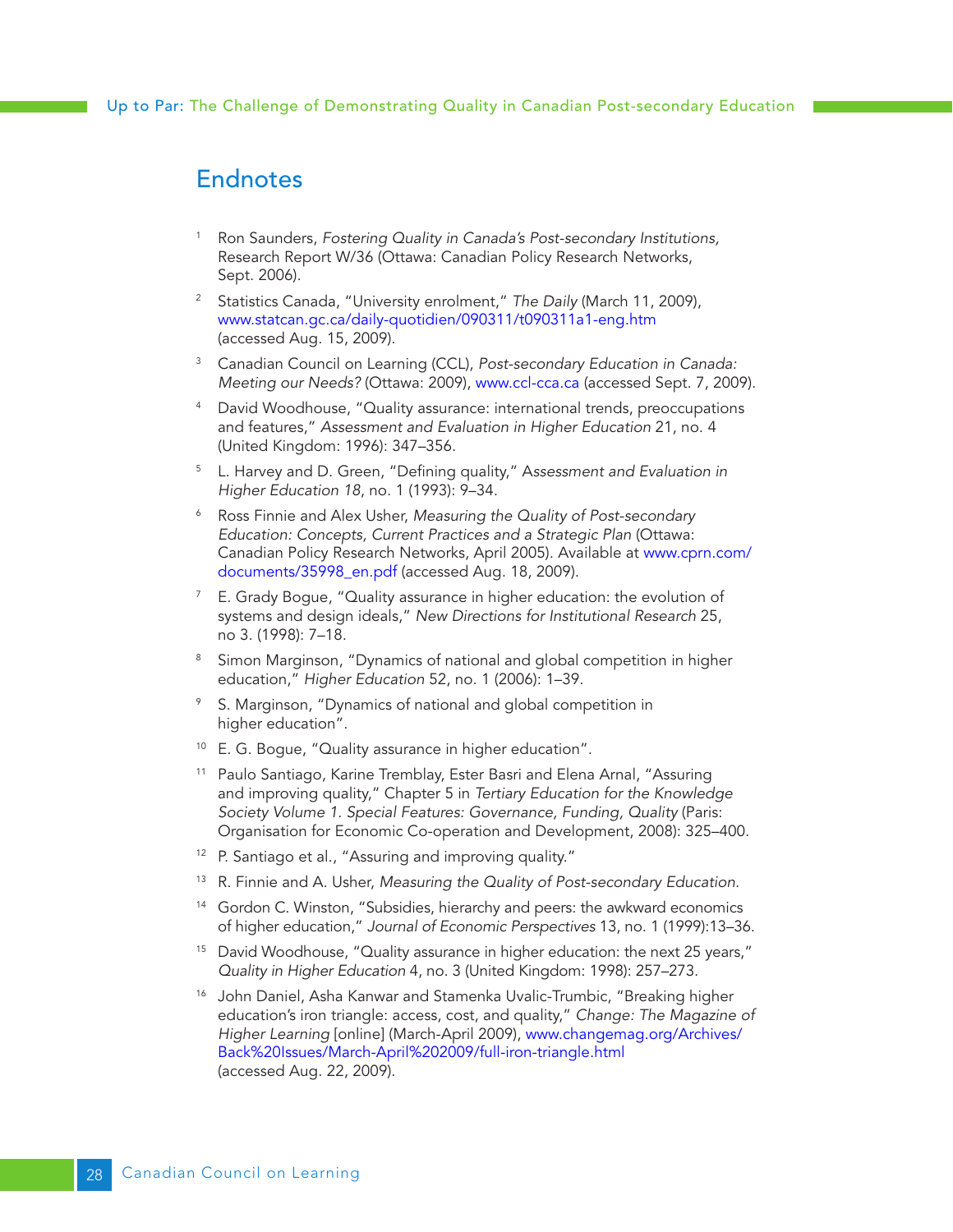- <sup>17</sup> John D. Dennison, *From Community College to University: The Evolution of an Institution* (Vancouver: 2005), www.mala.ca/EducationalPlanning/ KeyDocuments/UniversityStatus/2005CollegeToUniversity.pdf (accessed Sept. 7, 2009).
- <sup>18</sup> Canadian Council on Learning, *Canadian Post-secondary Education: A Positive Record – An Uncertain Future* (Ottawa: 2006). Available at www.ccl.cca.ca (accessed Sept. 7, 2009).
- <sup>19</sup> Tina (A.C.) Besley, "Introduction: assessing the quality of educational research in higher education: the impact of the knowledge economy and mergers," in Tina Besley, ed., *Assessing the Quality of Educational Research in Higher Education: International Perspectives* (Rotterdam: Sense Publishers, 2008).
- <sup>20</sup> Alex Usher, "Ten years back and ten years forward: developments and trends in higher education in Europe region," presented at the UNESCO Forum on Higher Education in the Europe Region: Access, Values, Quality and Competitiveness, in Bucharest, Romania, May 21–24, 2009.
- <sup>21</sup> Organisation for Economic Co-operation and Development (OECD), *Education at a Glance 2009: OECD Indicators* (Paris: 2009).
- <sup>22</sup> OECD, *Education at a Glance 200*9.
- <sup>23</sup> Zha Qiang, "Internationalization of higher education: towards a conceptual framework," *Policy Futures in Education* 1, no. 2 (2003): 248–270.
- <sup>24</sup> John Immerwahr, Jean Johnson and Paul Gasbarra, *The Iron Triangle: College Presidents Talk about Costs, Access, and Quality* (San Jose: The National Center for Public Policy and Higher Education, 2008).
- <sup>25</sup> A. Usher, "Ten years back and ten years forward."
- <sup>26</sup> Polytechnics Canada, *About Polytechnics Canada* (Ottawa: 2009), www.polytechnicscanada.ca/about/ (accessed Aug. 19, 2009).
- <sup>27</sup> Alex Usher and Ryan Dunn, *On the Brink: How the Recession of 2009 Will Affect Post-secondary Education*, Canadian Higher Education Report Series (Toronto: Educational Policy Institute, 2009), www.educationalpolicy.org/pub/ pubpdf/0902\_recession.pdf (accessed Aug 18, 2009).
- <sup>28</sup> A. Usher and R. Dunn, *On the Brink*.
- <sup>29</sup> Statistics Canada, "University tuition fees," *The Daily* (Oct. 9, 2008), www.statcan.gc.ca/daily-quotidien/081009/dq081009a-eng.htm (accessed July 26, 2009).
- <sup>30</sup> Martin A. Trow, *Reflections on the Transition from Elite to Mass to Universal Access: Forms and Phases of Higher Education in Modern Societies Since WWII* (University of California, Berkeley: Institute of Governmental Studies, 2005).
- <sup>31</sup> S. Marginson, "Dynamics of national and global competition in higher education."
- <sup>32</sup> M. A. Trow, *Reflections on the Transition from Elite to Mass to Universal Access.*
- 33 A. Usher, "Ten years back and ten years forward."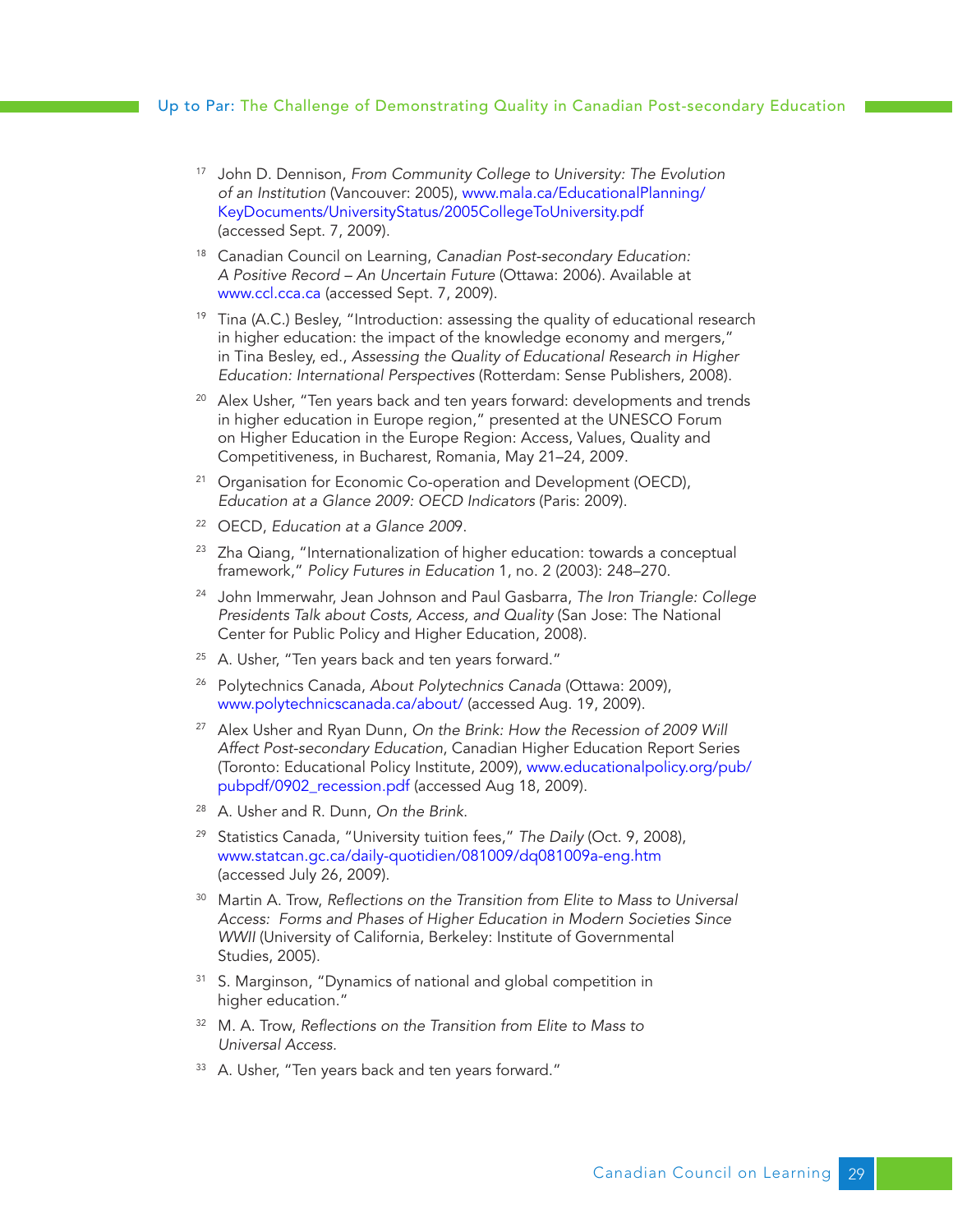- <sup>34</sup> Alex Usher and Massimo Savino, *A World of Difference: A Global Survey of University League Tables* (Toronto: Educational Policy Institute, 2006).
- <sup>35</sup> David D. Dill and Maarja Soo, "Academic quality, league tables, and public policy: a cross-national analysis of university ranking systems," *Higher Education* 49, no. 4 (June 2005): 495–533.
- <sup>36</sup> OECD, *Review on Quality Teaching in Higher Education* (Paris: 2009).
- <sup>37</sup> Brian A. Sponsler, *Issue Brief: The Role and Relevance of Rankings in Higher Education Policymaking* (Washington, D.C.: Institute for Higher Education Policy, 2009).
- 38 A. Usher, "Ten years back and ten years forward."
- <sup>39</sup> Paul Wells, "Our universities can be smarter," *Macleans.ca* (July 28, 2009), www2.macleans.ca/2009/07/28/our-universities-can-be-smarter/ (accessed July 28, 2009).
- <sup>40</sup> J. Daniel et al., "Breaking higher education's iron triangle."
- <sup>41</sup> A. Usher, "Ten years back and ten years forward."
- <sup>42</sup> Paul Ramsden, "A performance indicator of teaching quality in higher education: The Course Experience Questionnaire," *Studies in Higher Education* 16, no. 2 (1991): 129–150.
- <sup>43</sup> Glen A. Jones, *The "NSSE" Experience: What Have Ontario Universities Learned?* (Toronto: Higher Education Quality Council of Ontario, 2007).
- <sup>44</sup> Hamish Coates, "The value of student engagement for higher education quality assurance," *Quality in Higher Education* 11, no. 1 (April 2005): 25–36.
- <sup>45</sup> G. C. Winston, "Subsidies, hierarchy and peers: the awkward economics of higher education."
- <sup>46</sup> D. Woodhouse, "Quality assurance: international trends, preoccupations and features."
- <sup>47</sup> Léo Charbonneau, "The Bologna conundrum," *University Affairs* (Ottawa: Association of Universities and Colleges of Canada, February 2009), Available at www.universityaffairs.ca/the-bologna-conundrum.aspx (accessed Feb. 13, 2009).
- <sup>48</sup> European Commission, *The Diploma Supplement* (Brussels and Luxembourg: May 3, 2006), www.ec.europa.eu/education/policies/rec\_qual/recognition/ diploma\_en.html#5 (accessed Feb. 15, 2008).
- <sup>49</sup> J. Daniel et al., "Breaking higher education's iron triangle."
- <sup>50</sup> Jürgen Kohler, "'Quality' in European higher education," presented at the UNESCO Forum on Higher Education in the European Region: Access, Values, Quality and Competitiveness, in Bucharest, Romania, May 21–24, 2009.
- <sup>51</sup> United Nations Educational, Scientific and Cultural Organization (UNESCO)/ Organisation for Economic Co-operation and Development (OECD), *Guidelines for Quality Provision of Cross Border Higher Education*  (Paris: UNESCO, 2005).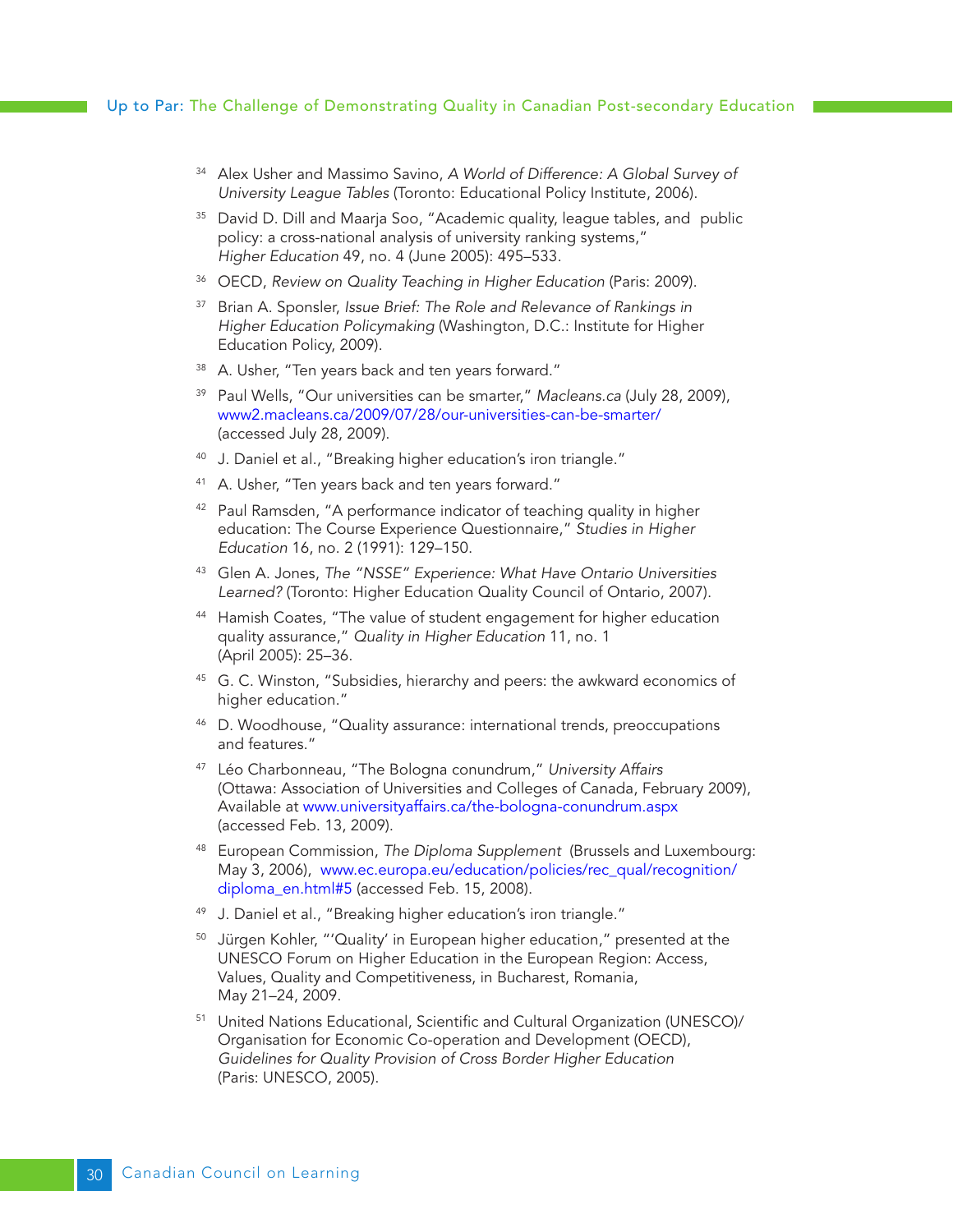- <sup>52</sup> UNESCO/OECD, *Guidelines for Quality Provision of Cross Border Higher Education*.
- <sup>53</sup> Canadian Council on Learning, *Post-secondary Education in Canada: Meeting our Needs?* (Ottawa: 2009).
- <sup>54</sup> J. Daniel et al., "Breaking higher education's iron triangle."
- <sup>55</sup> Stephanie Oldford, *Exploring Options for Institutional Accreditation in Canadian Post-secondary Education* (Victoria, B.C.: University of Victoria, 2006).
- <sup>56</sup> British Columbia Council on Admissions and Transfer, *Recognition of Degrees from Non-AUCC Member Institutions: A Review of Issues* (Vancouver, British Columbia: June 2006).
- <sup>57</sup> J. Dennison, *From Community College to University: The Evolution of an Institution*.
- <sup>58</sup> S. Oldford, *Exploring Options for Institutional Accreditation in Canadian Post-secondary Education.*
- <sup>59</sup> Association of Universities and Colleges of Canada (AUCC), *Criteria to Become an Institutional Member of AUCC* (Ottawa: AUCC, 2009), www.aucc.ca/about\_us/membership/criteria\_e.html (accessed Sept. 7, 2009).
- <sup>60</sup> AUCC, *Principles of Institutional Quality Assurance in Canadian Higher Education* (Ottawa: AUCC, 2009).
- <sup>61</sup> P. Santiago, et al., "Assuring and improving quality."
- <sup>62</sup> S. Oldford, *Exploring Options for Institutional Accreditation in Canadian Post-secondary Education*.
- <sup>63</sup> P. Wells, "Our universities can be smarter."
- <sup>64</sup> P. Santiago, et al., "Assuring and improving quality."
- <sup>65</sup> P. Santiago, et al., "Assuring and improving quality."
- <sup>66</sup> British Columbia Ministry of Advanced Education and Labour Market Development. *Canada's First Education Quality Brand Launched*, News Release November 17, 2009. Victoria, B.C.: British Columbia Ministry of Advanced Education and Labour Market Development. Retrieved November 17, 2009 from: www2.news.gov.bc.ca/news\_releases\_2009-2013/2009ALMD0043-000630.htm
- <sup>67</sup> P. Santiago, et al., "Assuring and improving quality."
- <sup>68</sup> P. Santiago, et al., "Assuring and improving quality."
- <sup>69</sup> P. Santiago, et al., "Assuring and improving quality."
- <sup>70</sup> Council of Ministers of Education, Canada, *Ministerial Statement on Quality Assurance of Degree Education in Canada* (Ottawa: 2007).
- <sup>71</sup> Canadian Council on Learning, 2008 Survey of Canadian Attitudes toward Learning, (Ottawa: 2009). Available at www.ccl-cca.ca (accessed Oct. 7, 2009).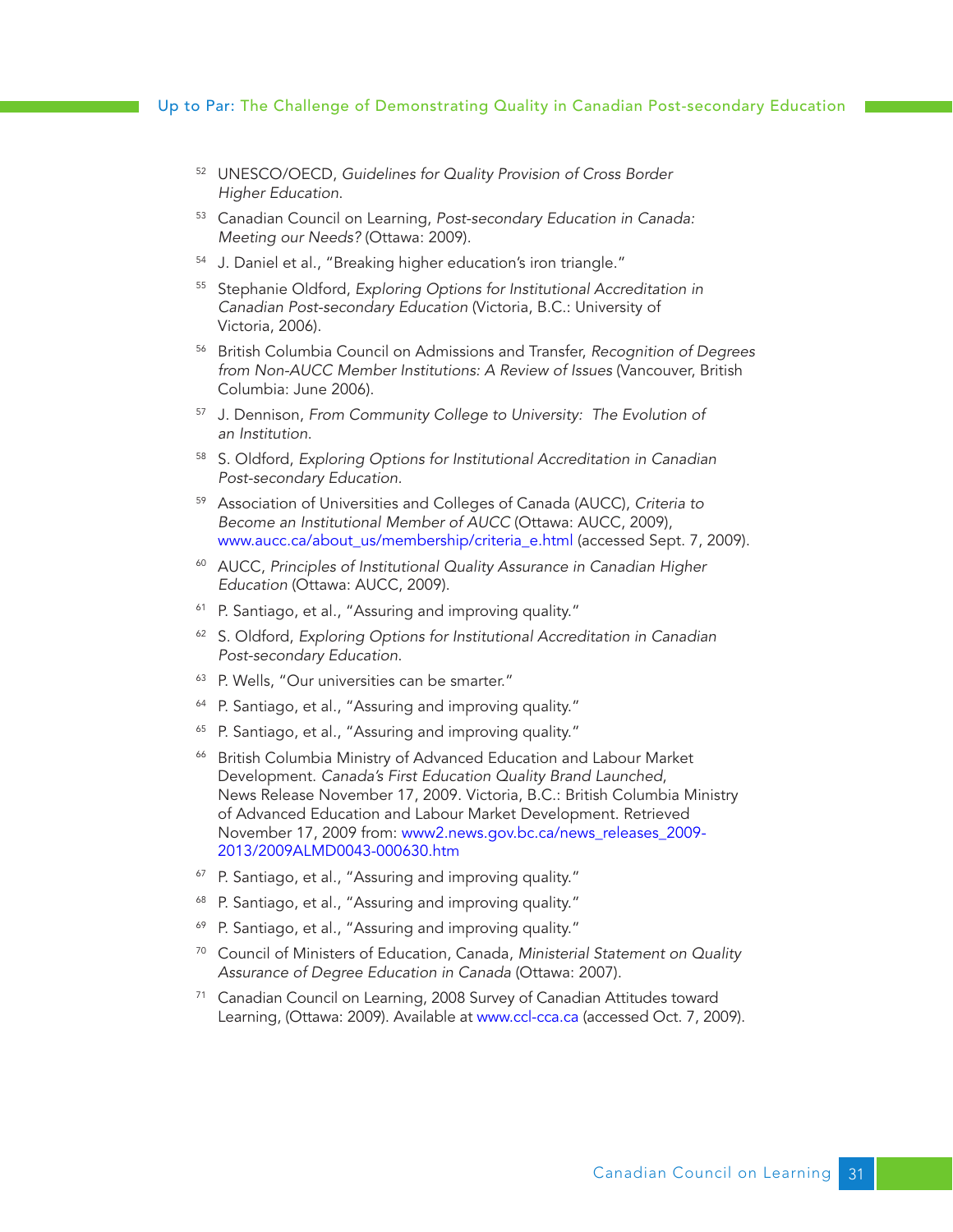# <span id="page-31-0"></span>**Bibliography**

Association of Universities and Colleges of Canada (AUCC). *Criteria to Become an Institutional Member of AUCC*. Ottawa: AUCC, 2009, www.aucc.ca/about\_us/ membership/criteria\_e.html (accessed Sept. 7, 2009).

AUCC. *Principles of Institutional Quality Assurance in Canadian Higher Education*. Ottawa: AUCC, 2009.

Besley, Tina (A.C.). "Introduction: assessing the quality of educational research in higher education: the impact of the knowledge economy and mergers." In *Assessing the Quality of Educational Research in Higher Education: International Perspectives* edited by Tina (A.C.) Besley. Rotterdam: Sense Publishers, 2008.

Bogue, E. Grady. "Quality assurance in higher education: the evolution of systems and design ideals." *New Directions for Institutional Research* 25, no. 3 (1998): 7–18.

British Columbia Council on Admissions and Transfers. *Education Planner*, www. EducationPlanner.ca (accessed Oct. 28, 2009).

British Columbia Council on Admissions and Transfer. *Recognition of Degrees from Non-AUCC Member Institutions: A Review of Issues* (Vancouver, British Columbia: June 2006).

Canadian Council on Learning. *Post-secondary Education in Canada: Meeting our Needs?* Ottawa: 2009. Available at www.ccl-cca.ca/pse (accessed Sept. 7, 2009).

Canadian Council on Learning. 2008 Survey of Canadian Attitudes toward Learning. Ottawa: 2009. Available at www.ccl-cca.ca/scal (accessed Sept. 7, 2009).

Canadian Council on Learning. *Canadian Post-secondary Education: A Positive Record – An Uncertain Future*. (Ottawa: 2006). Available at www.ccl-cca.ca/pse (accessed Sept. 7, 2009).

Charbonneau, Léo. "The Bologna conundrum." *University Affairs.* Ottawa: Association of Universities and Colleges of Canada, February 2009, www. universityaffairs.ca/the-bologna-conundrum.aspx (accessed Feb. 13, 2009).

Coates, Hamish. "The value of student engagement for higher education quality assurance." *Quality in Higher Education* 11, no. 1 (April 2005): 25–36.

Council of Ministers of Education, Canada. *Ministerial Statement on Quality Assurance of Degree Education in Canada*. Ottawa: 2007.

Daniel, John, Asha Kanwar and Stamenka Uvalic-Trumbic. "Breaking higher education's iron triangle: access, cost, and quality." *Change: The Magazine of Higher Learning* [online] (March-April 2009), www.changemag.org/Archives/ Back%20Issues/March-April%202009/full-iron-triangle.html (accessed Aug. 22, 2009).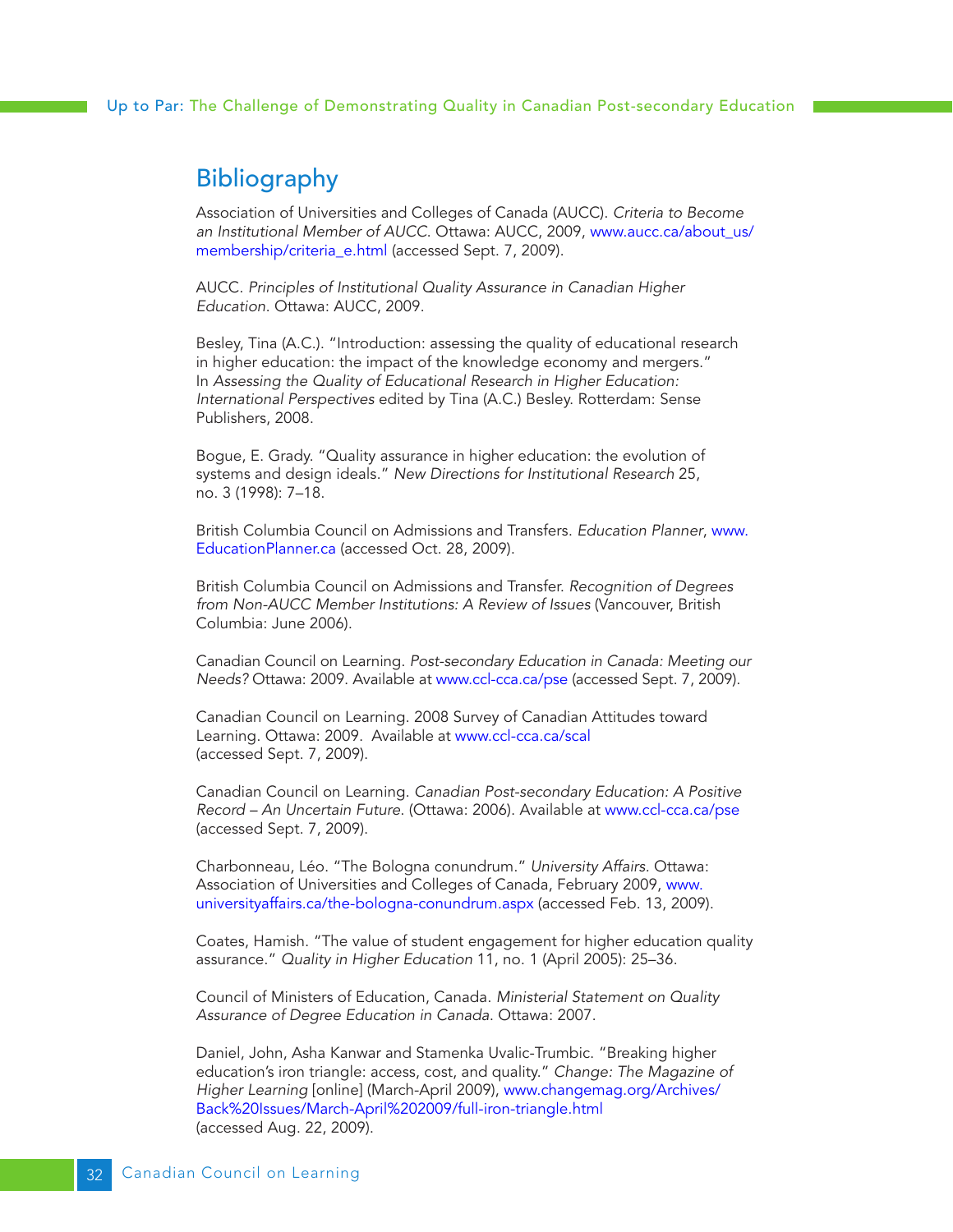#### Up to Par: The Challenge of Demonstrating Quality in Canadian Post-secondary Education

Dennison, John D. F*rom Community College to University: The Evolution of an Institution* (Vancouver: 2005), www.mala.ca/EducationalPlanning/KeyDocuments/ UniversityStatus/2005CollegeToUniversity.pdf (accessed Sept. 7, 2009).

Dill, David D. and Maarja Soo. "Academic quality, league tables, and public policy: a cross-national analysis of university ranking systems." *Higher Education* 49, no. 4 (June 2005): 495–533.

European Commission. *The Diploma Supplement*. Brussels and Luxembourg: May 3, 2006, ec.europa.eu/education/policies/rec\_qual/recognition/diploma\_ en.html#5 (accessed Feb. 15, 2008).

Finnie, Ross and Alex Usher. *Measuring the Quality of Post-secondary Education: Concepts, Current Practices and a Strategic Plan*. Ottawa: Canadian Policy Research Networks, April 2005. Available at www.cprn.com/documents/35998\_en.pdf (accessed Aug. 18, 2009).

Government of Alberta. *Alberta Learning Information Service*, www.Alis.gov.ab.ca (accessed Oct. 28, 2009).

Harvey, L. and D. Green. "Defining quality." *Assessment and Evaluation in Higher Education*18, no. 1 (1993): 9–34.

Immerwahr, John, Jean Johnson and Paul Gasbarra. *The Iron Triangle: College Presidents Talk about Costs, Access, and Quality*. San Jose: The National Center for Public Policy and Higher Education, 2008.

Jones, Glen A. *The "NSSE" Experience: What Have Ontario Universities Learned?* Toronto: Higher Education Quality Council of Ontario, 2007.

Kohler, Jürgen. "'Quality' in European higher education." Presented at the UNESCO Forum on Higher Education in the European Region: Access, Values, Quality and Competitiveness, in Bucharest, Romania, May 21–24, 2009.

Marginson, Simon. "Dynamics of national and global competition in higher education." *Higher Education* 52, no. 1 (2006): 1–39.

Oldford, Stephanie. *Exploring Options for Institutional Accreditation in Canadian Post-secondary Education*. Victoria, B.C.: University of Victoria, 2006.

Organisation for Economic Co-operation and Development (OECD). *Education at a Glance 2009: OECD Indicators*. Paris: 2009.

OECD. *Review on Quality Teaching in Higher Education*. Paris: 2009.

Polytechnics Canada. *About Polytechnics Canada*. Ottawa: 2009, www.polytechnicscanada.ca/about/ (accessed Aug. 19, 2009).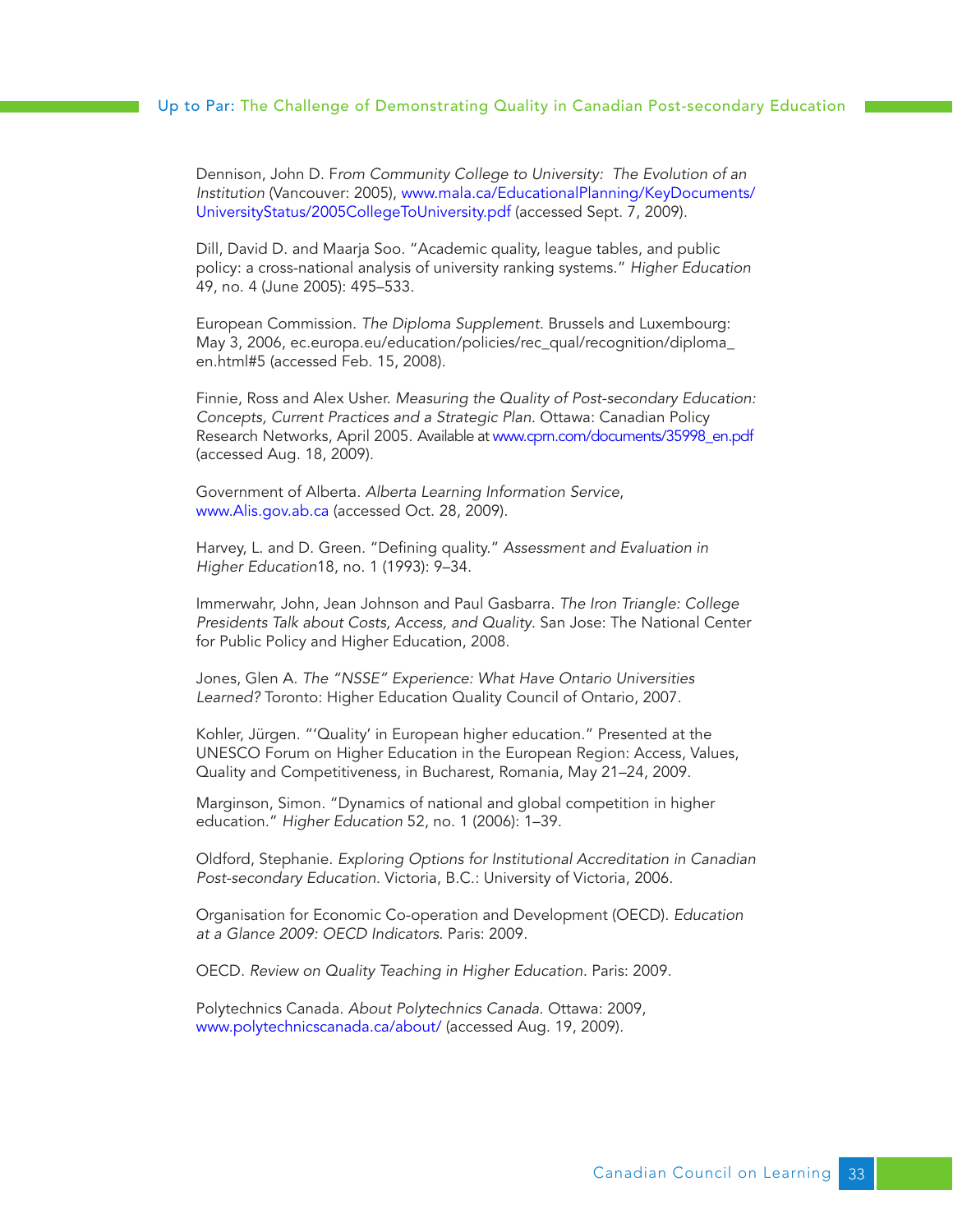Qiang, Zha. "Internationalization of higher education: towards a conceptual framework." *Policy Futures in Education* 1, no. 2 (2003): 248–270.

Ramsden, Paul. "A performance indicator of teaching quality in higher education: The Course Experience Questionnaire." *Studies in Higher Education* 16, no. 2 (1991): 120–150.

Santiago, Paulo, Karine Tremblay, Ester Basri and Elena Arnal. "Assuring and improving quality. Chapter 5 in *Tertiary Education for the Knowledge Society Volume 1. Special Features: Governance, Funding, Quality*. Paris: Organisation for Economic Co-operation and Development, 2008: 325–400.

Saunders, Ron. *Fostering Quality in Canada's Post-secondary Institutions*. Research Report W/36. Ottawa: Canadian Policy Research Networks, September 2006.

Sponsler, Brian A. *Issue Brief: The Role and Relevance of Rankings in Higher Education Policymaking*. Washington, D.C.: Institute for Higher Education Policy, 2009.

Statistics Canada. "University enrolment." *The Daily* (March 11, 2009), www.statcan.gc.ca/daily-quotidien/090311/t090311a1-eng.htm (accessed Aug. 15, 2009).

Statistics Canada. "University tuition fees." *The Daily* (Oct. 9, 2008), www.statcan.gc.ca/daily-quotidien/081009/dq081009a-eng.htm (accessed July 26, 2009).

Statistics Canada. Census of Population, 2006. Table 7: Different cohort among the age pyramid of the Canadian population in 2006, www12.statcan.ca/censusrecensement/2006/as-sa/97-551/figures/c7-eng.cfm (accessed Aug. 18, 2009).

Trow, Martin A. *Reflections on the Transition from Elite to Mass to Universal Access: Forms and Phases of Higher Education in Modern Societies Since WWII*. University of California, Berkeley: Institute of Governmental Studies, 2005.

United Nations Educational, Scientific and Cultural Organization (UNESCO)/ Organisation for Economic Co-operation and Development (OECD). *Guidelines for Quality Provision of Cross Border Higher Education* (Paris: UNESCO, 2005).

Usher, Alex. "Ten years back and ten years forward: developments and trends in higher education in Europe region." Presented at the UNESCO Forum on Higher Education in the Europe Region: Access, Values, Quality and Competitiveness, in Bucharest, Romania, May 21–24, 2009.

Usher, Alex and Ryan Dunn. *On the Brink: How the Recession of 2009 Will Affect Post-secondary Education*. Canadian Higher Education Report Series. Toronto: Educational Policy Institute, 2009, www.educationalpolicy.org/pub/ pubpdf/0902\_recession.pdf (accessed Aug. 18, 2009)